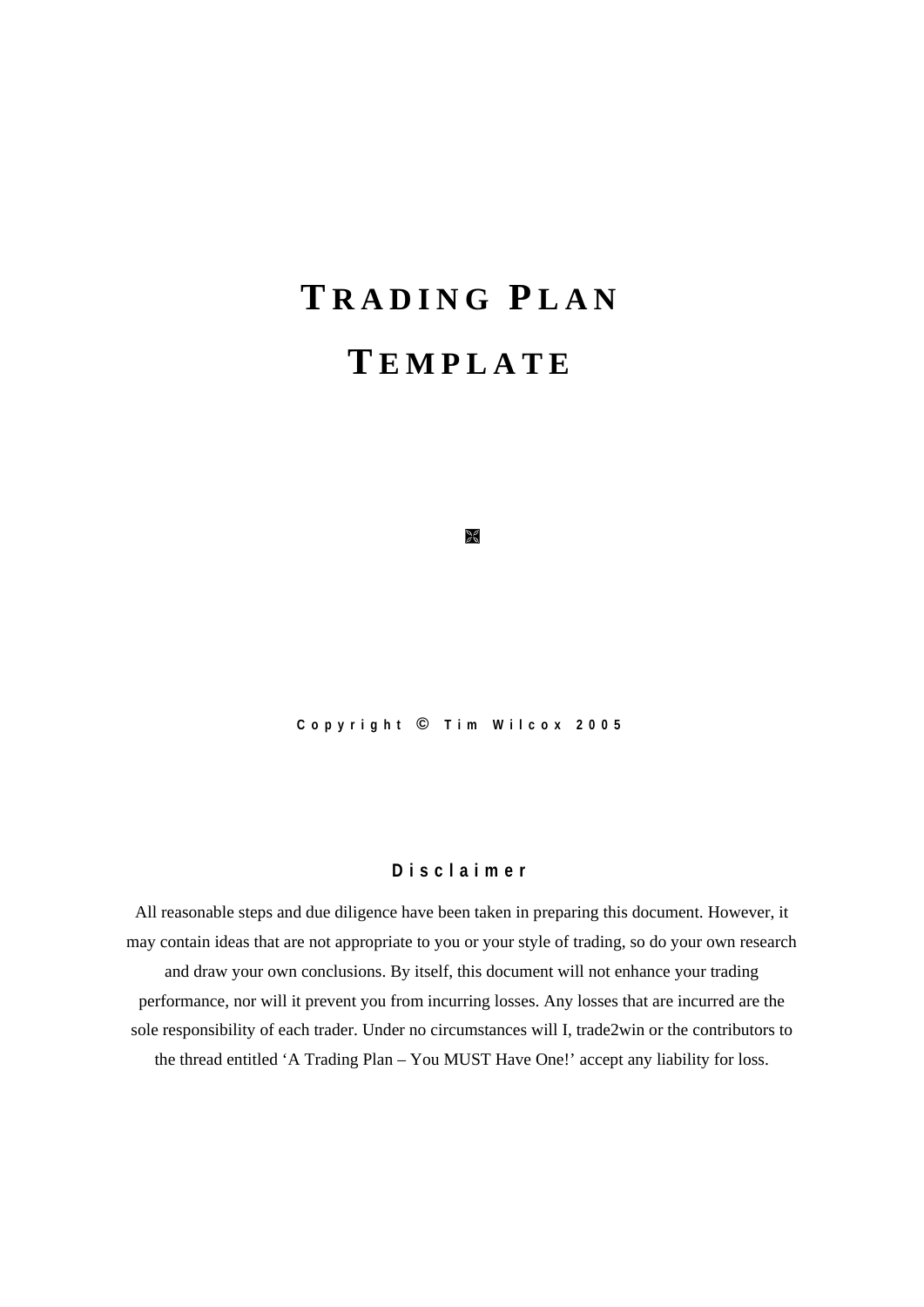## **C ONTENTS**

| Page 3 |
|--------|
|        |
| Page 4 |
| Page 4 |
| Page 5 |
| Page 6 |
|        |

## **T RADING P LAN T EMPLATE**

| 5. Know Yourself, Know Your Purpose    | Page 9  |  |
|----------------------------------------|---------|--|
| 6. Trading Goals                       | Page 11 |  |
| 7. Markets, Instruments & Timeframes   | Page 12 |  |
| 8. Tools of the Trade                  | Page 13 |  |
| 9. Before the Market Opens             | Page 14 |  |
| 10. Risk & Money Management            | Page 16 |  |
| 11. Exit Strategy                      | Page 21 |  |
| 12. Trade Strategies, Setups & Entries | Page 23 |  |
| 13. After the Market Closes            | Page 24 |  |
| 14. Discipline!                        | Page 25 |  |
| 15. Golden Trading Rules               | Page 26 |  |

## **T RADING P LAN E XAMPLES**

|  | 16. Roll Up, Roll Up | Page 29 |
|--|----------------------|---------|
|  |                      |         |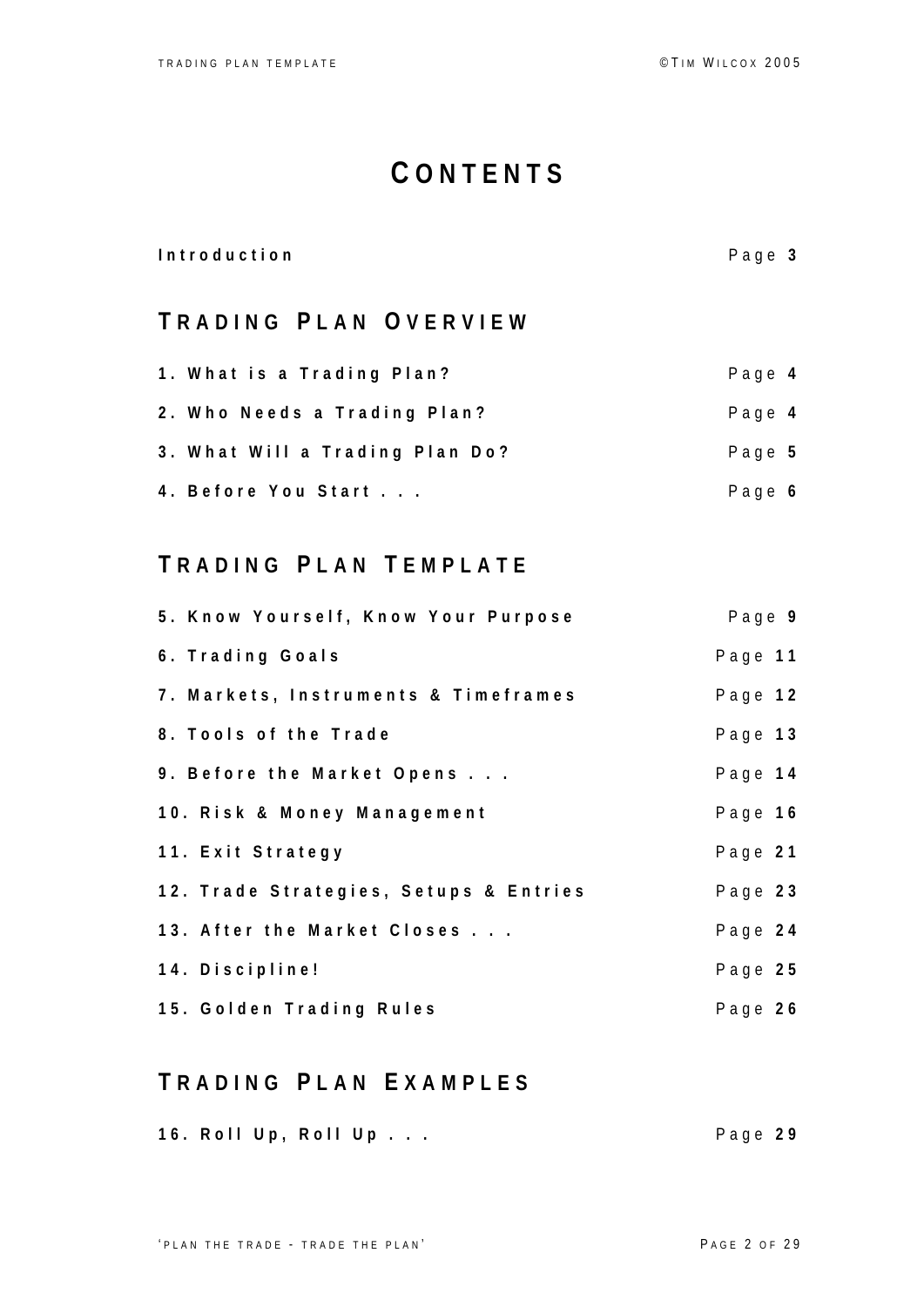## **Introduction**

Towards the end of 2004, a thread entitled 'A Trading Plan – You MUST Have One!' on the 'Trading for a Living' forum was started on [www.trade2win.com](http://www.trade2win.com/) (T2W). The purpose of the thread was to produce a template by which all traders - regardless of experience, instruments traded, timeframes and brokers etc. - could create a professional trading plan. This document is the result of that thread. It comprises two main sections with a third section that in time will, hopefully, contain examples of real plans created using the template.

#### **T RADING P LAN O VERVIEW**

The Trading Plan Overview addresses fundamental questions regarding the subject, starting with a simple definition. It then moves on to discuss why traders need a plan at all and, once they have created one, what it will do for them. Those traders who are already convinced of the merits of having a plan, please feel free to skip this section!

#### **T RADING P LAN T EMPLATE**

This section is the nuts and bolts of the whole document. It comprises ten key units, with a series of questions in each one: about 50 in total. This is rounded off with a final unit: 'Golden Trading Rules'. The hope is that any trader can use the template to create their very own bespoke trading plan. Make no mistake, it will take time and effort to complete. But, having done so, you will at the very least, gain a greater insight into the kind of trader you are now and enable you to focus on the kind of trader you want to become. Explanatory notes and an outline for a possible answer accompany all the questions. For ease of navigation, there is a reference number at the start of each paragraph. If you get stuck at any point, help is at hand from fellow T2W members. Just post your query with the relevant reference number on the thread:<http://www.trade2win.com/boards/showthread.php?t=12585>

Naturally, you can add elements to your own plan that you think are missing on the template and, conversely, delete elements from the template that you feel are not applicable to your plan. In order that other traders may benefit from your amendments, please post your ideas on the thread above.

#### **T RADING P LAN E XAMPLES**

Currently, this section contains no trading plan examples. In an ideal world, it would house at least three complete trading plans: one for index futures traders, one for forex traders and one for stocks traders. The icing on the cake would be if they also covered the three main timeframes: day trader, swing trader and position trader.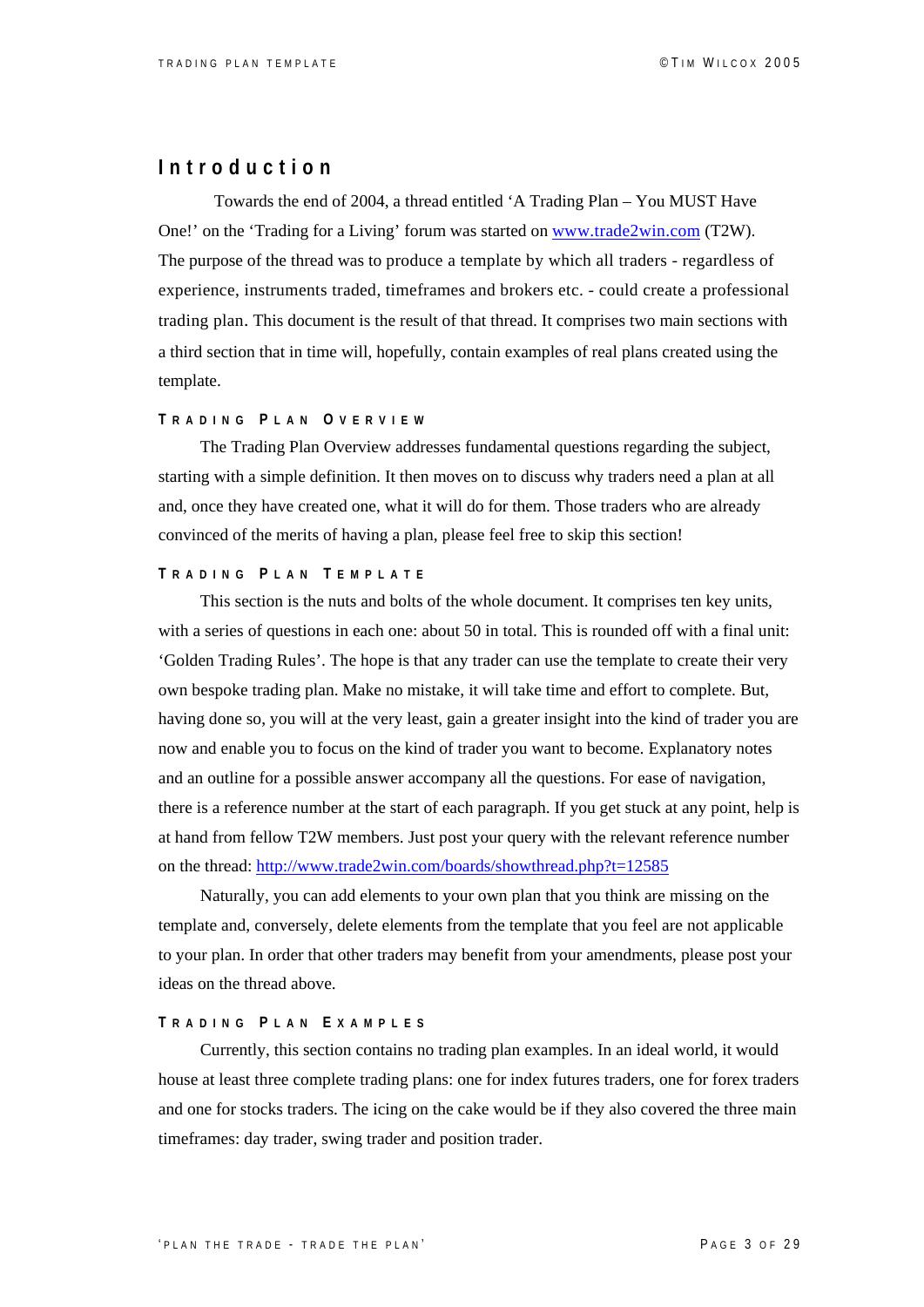## **T RADING P LAN O VERVIEW**

## **1. What is a Trading Plan?**

**1.1** A trading plan is a complete set of rules that covers every aspect of your trading life. Many experts refer to the need to have an 'edge' which will tip the balance of probabilities of success in your favour. In itself, a plan is not an edge but, over time, the trader with a plan will fair a lot better than the trader without one. Many amateur traders do not have any sort of plan to trade by, and enter the markets with scant regard to their risk and profit objectives. Suffice to say, comprehensive risk and money management strategies lie at the heart of all good trading plans.

**1.2** Traders with a plan have the ability to monitor their performance. They can evaluate their progress continually, day-by-day, in a way that is objective and comprehensive. This enables them to trade without emotion and with minimal stress. The trader without a plan is not able to do this and their trading tends to rely upon gut feeling, hunches and tips etc. Trading for them is a nail biting, emotional roller coaster ride of stress that, inevitably, results in financial loss.

**1.3** Obviously, a plan does not guarantee success; that would be too simple. However, a good plan that is adhered to strictly will help to minimise losses and enable you to stay in the game a lot longer than traders who do not have a plan. In his book 'trading online', Alpesh B. Patel writes, "While a plan cannot predict the future, it can lay down how you react to the possible outcomes. This is why a plan is essential. It is a list of strategic responses to events beyond your control. You control the only thing you *can* control – yourself".

**1.4** Some confusion exists over the difference between a trading plan (or system) and a trading strategy. As stated above, the former is a complete set of rules that governs every aspect of your trading life. It goes into great detail and may, for example, stipulate the amount of time devoted to reading threads on T2W! The term 'trading strategy' tends to be used to describe trade entry and exit criteria. However, these are merely elements of an overall trading plan and possibly not even the most important ones. It is perfectly feasible, desirable even, to include two or more trading strategies (i.e. entry and exit criteria) within an overall trading plan.

## **2. Who Needs a Trading Plan?**

**2.1** Who needs a trading plan? Well, unless you have been a consistently profitable trader over a sufficient length of time to encompass a number of different market conditions,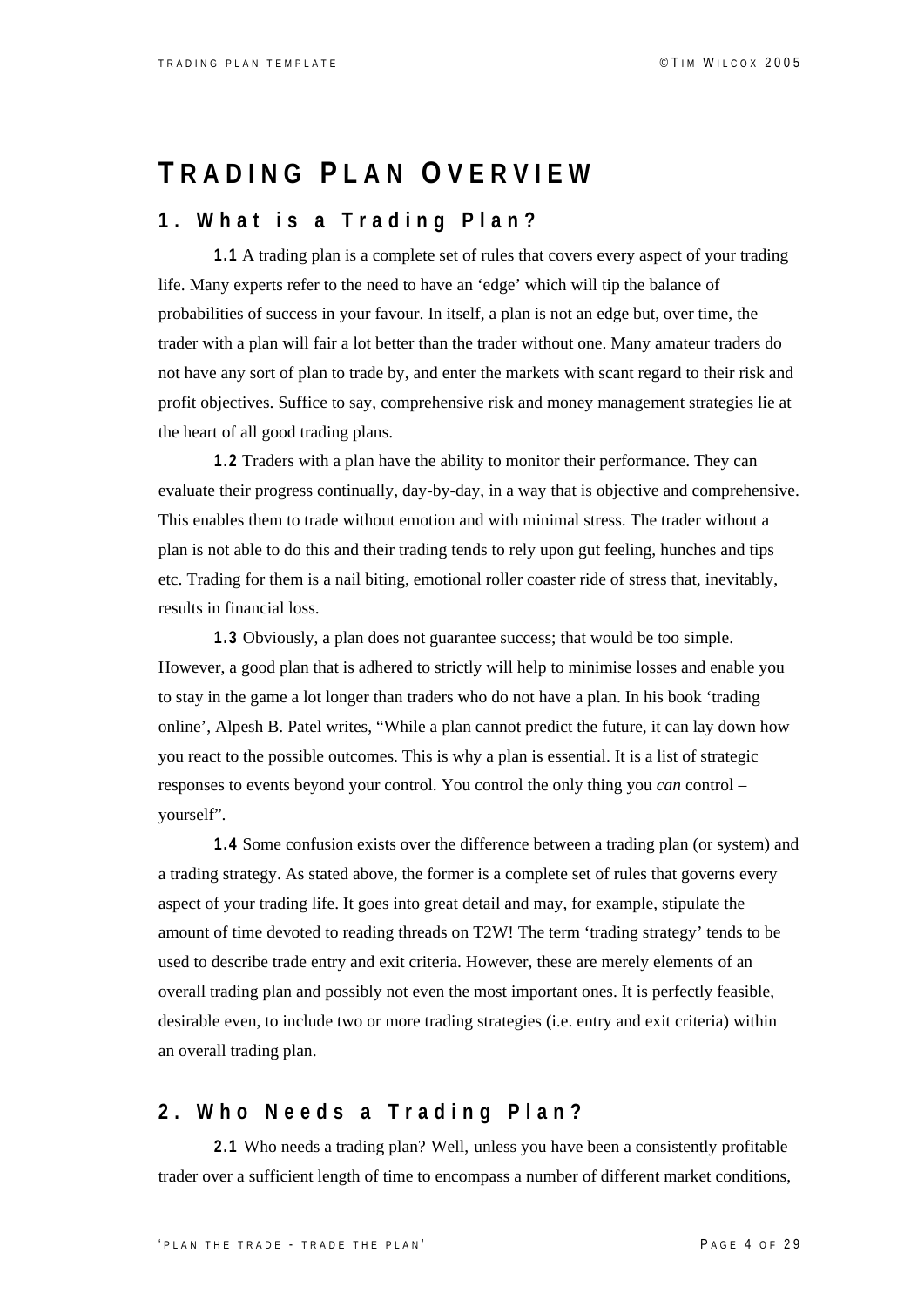then YOU need a trading plan! If you have achieved this, then this document may not tell you anything you do not already know. However it may still prove useful as a "refresher" course or indeed open your eyes to new aspects of trading that can improve your profitability.

**2.2** Some people have described a trading plan as a roadmap. It is quite literally the route that will take you from where you are now to where you want to be which, for most traders, is consistent profitability. In this analogy, consistent profitability is the destination. To embark on a car journey from John O'Groats to Land's End without a good roadmap would, probably, be unwise and the possible consequences of doing so are obvious. Similarly, to embark on trading without a clear idea of where you are going, and how you are going to get there, will almost certainly result in increased stress, sleepless nights and financial loss - or all three. The question you must ask yourself is this: if you would not dream of driving from the north of Scotland to the most southerly tip of England without a detailed roadmap, why on earth have you not got a detailed and clearly laid out trading plan?

## **3. What Will a Trading Plan Do?**

**3.1** A trading plan will make the act of trading simpler than it would be if you traded without one. It will limit your opportunity to make bad trades and it will prevent many psychological issues from taking root. It will help you to achieve these things because wherever you are on your trading journey, it will not only act as a roadmap, but also locate your position as well. Most importantly, if your trading is going badly, you will know it is down to one of only two possibilities: either something in the plan is not working or you are not adhering to the plan. If the plan is a good one and it is back tested and paper traded, (or forward tested with a very small amount of money) then the fault is likely to be found in the latter of the two options. But, what if you are losing money whilst trading without a plan? It is virtually impossible to distinguish what you are doing right from what you are doing wrong. You have no way to evaluate your results, therefore the likelihood of being able to diagnose the fault and correct it is small and could take forever. A trading plan is your personal GPS device to locate your position and, if you have made a wrong turn, it provides the means to identify where you went wrong and how to get back on track. You are able to evaluate continually your results and, more importantly - your discipline - in a manner that is objective and comprehensive. This is extremely difficult to do if you do not have a plan.

**3.2** A trading plan should take away much of the decision making in the heat of the moment. Emotional issues will become very powerful when real money is on the line and, as likely as not, force you into making irrational decisions. With the correct trading plan, your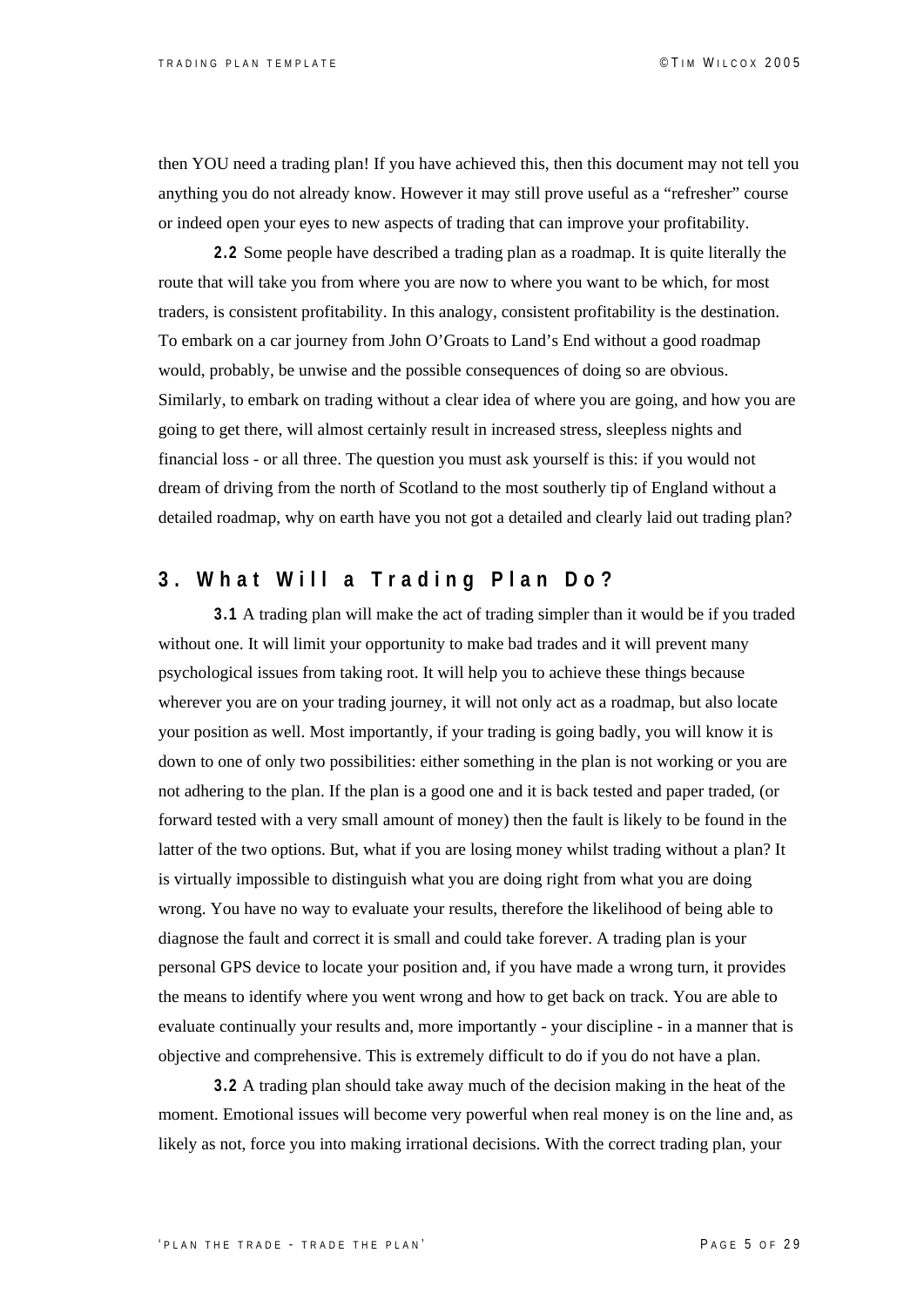every action should be spelled out, so that in the heat of the moment you do not have to make any decisions, you just follow what the trading plan stipulates.

**3.3** Okay, I hope you are now totally sold on the merits of having a detailed and clearly laid out trading plan. Here is a summary of what the key benefits are:

- Relaxed, stress free trading that is simpler with a plan than it is without one
- Ability to monitor your progress, diagnose faults and amend the plan accordingly
- A plan helps to prevent many psychological issues from taking root
- A plan that is adhered to strictly will reduce the number of bad trades
- A plan will help prevent irrational decisions in the heat of the moment
- A plan enables you to control the only thing you can control yourself
- Professional traders are highly disciplined. A plan will instil a large measure of discipline into your trading. Gamblers tend to lack both discipline and a plan
- A plan will enable you to trade outside your comfort zone. How many times have you let a loss run and cut a profit short because it was the comfortable thing to do? A plan, executed with discipline, will help to prevent this from happening
- A plan is your roadmap which will enable you to get from wherever you are now to wherever you want to be  $-$  i.e. consistent profitability
- The template (and, by implication, your plan) is designed in such a way that if you do take a 'wrong turn' on your roadmap, you will know about it very quickly and have the opportunity to correct the problem before losses spiral out of control

## **4. Before You Start . . .**

**4.1** Before you start to create your own trading plan using the template, here are a few pointers to help ensure that you build the best plan possible. The template is broken down into eleven units. The objective of the exercise is to end up with a plan that is tailor made to suit your personality, ability and resources. Do not be tempted to skip any sections and be sure to work through them in the order that they appear. The order is specific for reasons that should become clear in due course. Think of the eleven units as links in a chain or as individual players in a football team; each one is as important as the other. For those of you who enjoy analogies such as these and wonder which unit best equates to the 'goalie', the answer is unit ten, 'Risk & Money Management'.

**4.2** Quite a few of the units may seem beguilingly simple. Although the template is designed to be as simple as possible, be sure to give careful consideration to all your answers. For example, the first unit poses the question, *why do you want to be a trader?* "To make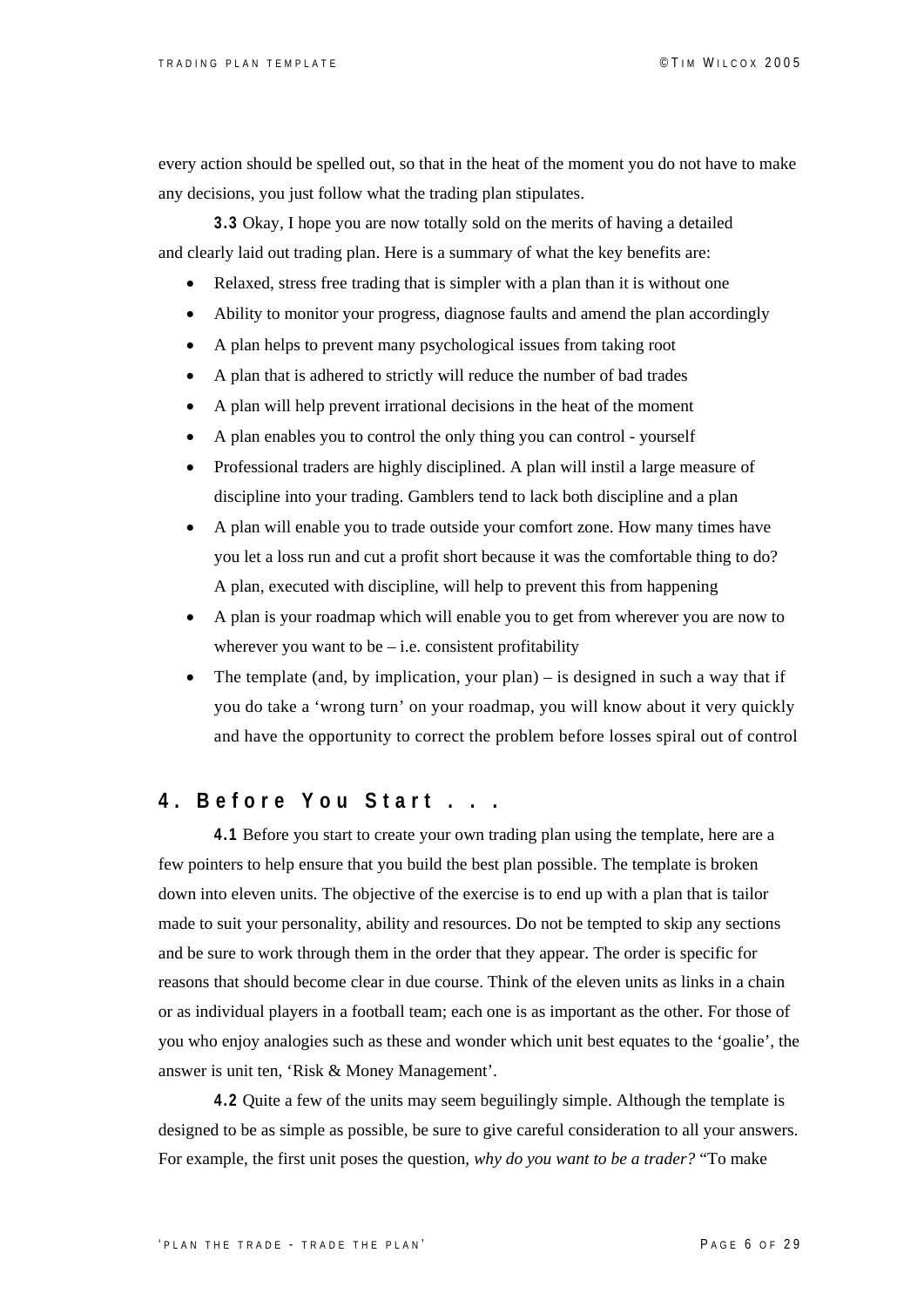money", is a generic answer that is applicable to all traders. It is not personal to you and, therefore, it is not helpful to your plan. 'Trading is a business, just like any other', is a cliché that is often quoted and one that is all too easy to forget. You might enjoy a cappuccino from time to time, but chances are that you would not dream of taking up a Starbucks franchise so why become a trader?

**4.3** In answer to the question in 4.2 above, it may be that you have seen pit traders in garish jackets on television and thought to yourself 'I would just love to be that fired up and passionate about what I do'. If so, you may have a need for excitement. Ordinarily, such a desire is an admirable one but, in the markets, it could easily lead to catastrophe if allowed to go unchecked. Perhaps you have heard stories about traders making tens of thousands in a single day? Without doubt, some do; but they are only a small fraction of the mere 5% of traders who, so it is alleged, make any money at all in the markets. Crushing disappointment is often the reward for unbridled greed. Pie in the sky fantasies about trading via a laptop while aboard a luxury yacht, sipping champagne in the Bahamas, are great fun, but they are hardly grounded in reality. Such fantasies may help to motivate you to study the markets, but the emotions that accompany them may not help you when it comes to trading the markets. Just as the trader with a lust for excitement is doomed to fail, the fate of a trader motivated by greed is almost certain to lead to disaster.

**4.4** Having these thoughts and emotions is not the problem; it is how you control them while you are trading that is the problem. Think very carefully about these questions and be brutally honest with yourself. Do not pretend to be someone you are not because you are embarrassed to commit pen to paper and admit that you are a thrill seeker chasing the Holy Grail of easy money. That is okay, after all, a good percentage of the 32,000+ members of T2W started out that way! In answering the question about why you want to be a trader, you will uncover the real motivations, fears and desires that fuel your ambition. Some of these will be helpful whilst trading, others not. How you allow them to impact your trading is what this document is, to a large extent, all about. To ensure that the impact is a profitable one, you must start by examining your real reasons for trading and, hopefully, learn more about yourself in the process.

**4.5** Each unit comprises a series of questions **(in bold Arial Narrow type, like this)** followed by a few sentences (in Times New Roman body type, like this) to explain what the question is driving at. Then there is a basis for an answer *(in small Arial italic type, like this)* to provide further clarification. The latter is intended as a guide only and is not meant to constrain your thoughts and ideas in any way.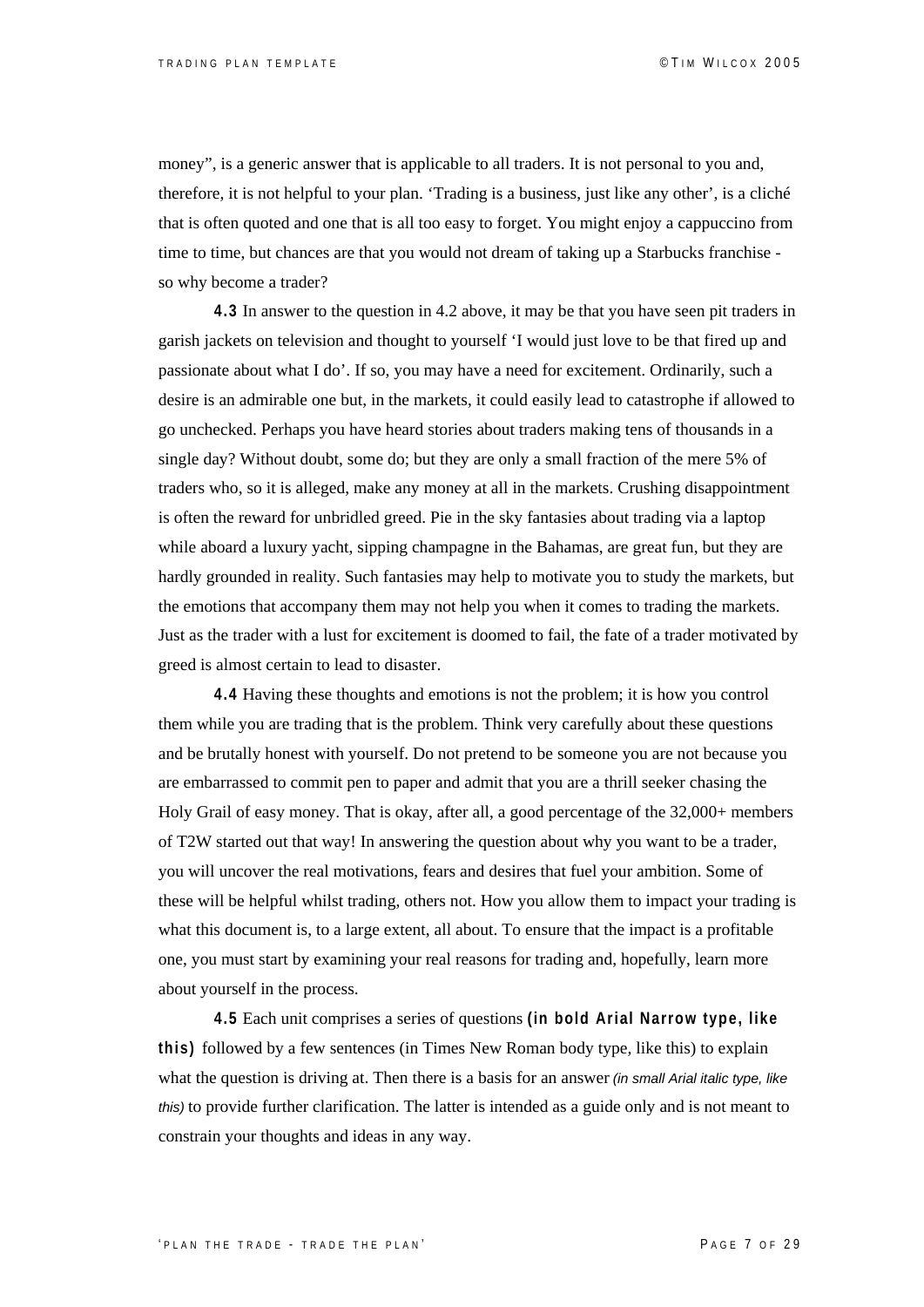**4.6** All your answers to the questions must be clear and succinct. There is no room for ambiguity in your plan; so avoid vague, fuzzy statements. Also, where possible, always define and qualify your statements. This usually means posing the questions - what, when, where, why or how. For example, suppose you swing trade the Dow Jones 30 Index. *Why* the DOW and not the FTSE 100? Because you want to trade in the evenings, after work? Okay, fair play. *How* will you ensure your success? Aha, you will start by writing a trading plan? Excellent! *When* will you write it? You get the general idea. Now, let us begin . . .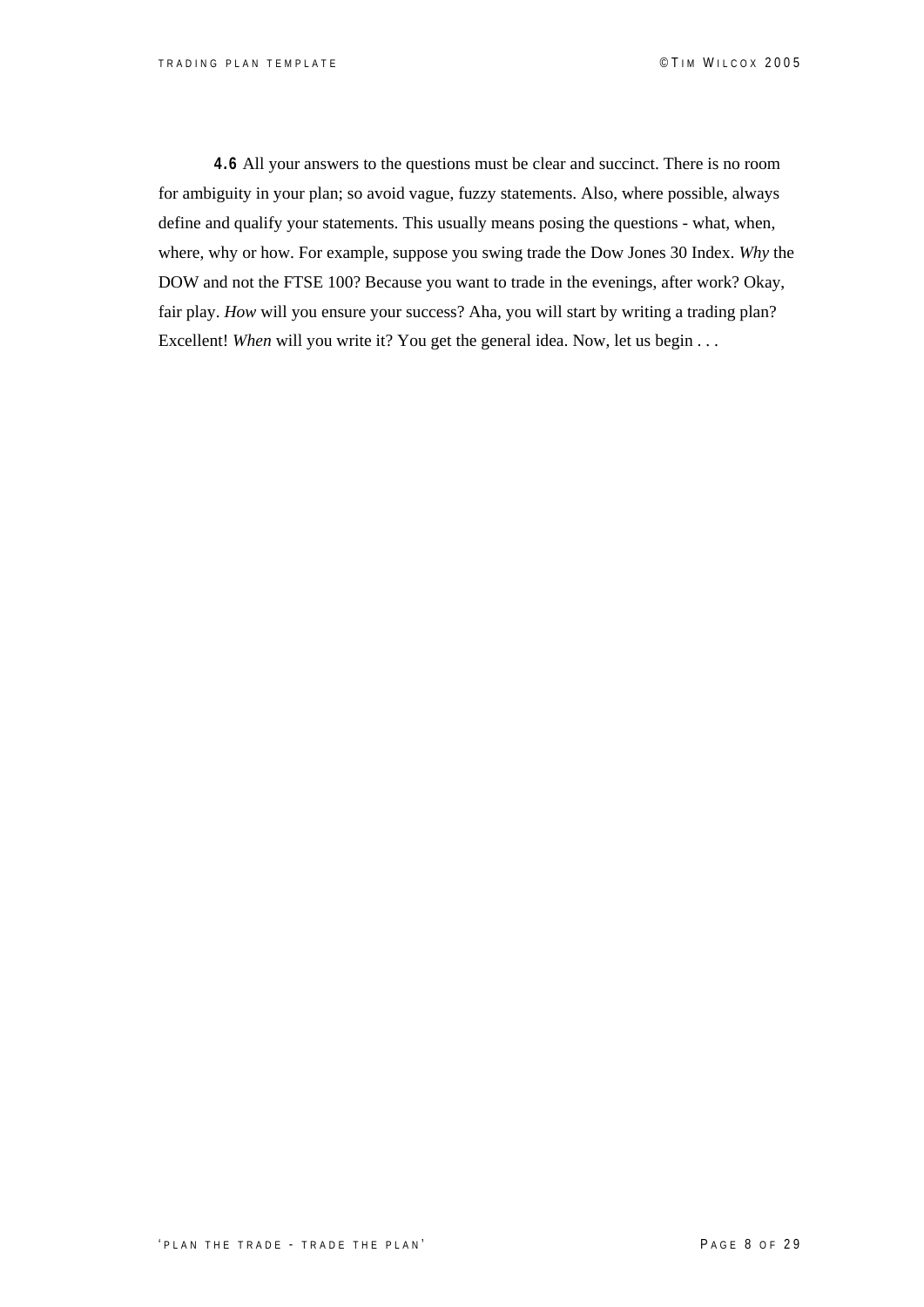## **T RADING P LAN T EMPLATE**

## **5. Know Yourself, Know Your Purpose**

**5.1** Almost any professional trader will tell you that the key to success in the markets lies in understanding your own psyche. (Understanding the psyche of fellow traders, collectively referred to as 'sentiment', is also an invaluable tool). Many inexperienced traders are unprepared for the violent assault on their thoughts and emotions at the start of their careers. They soon find their heads spinning with euphoria when winning (greed) and the pits of their stomachs knotted with anxiety when losing (fear). Contrast this with many professional traders who, it is said, achieve a sort of trading nirvana, whereby their thoughts and emotions blend into a sea of calm regardless of whether they are winning or losing. Their heads do not spin and their stomachs do not churn – ever. For you to achieve this exalted state, you will need to know yourself and how you will react to both winning and losing positions. Once armed with this information, your trading plan can incorporate some of the positive aspects of your psychological make-up and filter out some of its negative aspects.

**5.2** Coupled with understanding your own psyche it is important to know why it is that you want to be a trader. What is your purpose - what does success as a trader mean to you? Decide what it is that you want to achieve and then ask why and how trading is going to provide it. How sad it would be if, after a year or more and hundreds if not thousands of pounds later, you realised that trading was not for you after all and that the ladder to success was leaning

up against the wrong wall. Okay, here goes – your very own trading plan starts now.

#### **5.3 Why do You Want to be a Trader?**

Question your true motivations. Examine whether your talents would be better suited to another business like the Starbucks franchise mentioned earlier. Are you certain that trading is the right business for you? If you believe that the markets exist for the sole purpose of showering you in vast quantities of easy money – then think again! Beware: it is NOT the easy option!

*I want to be a trader because . . . (I am excited by the challenge to be successful in a discipline that is notoriously difficult and where, allegedly, 90% of participants fail). My primary objective in wanting to be a trader is to . . . (generate sufficient annual income of £\_\_\_\_\_\_ in order to support my*  family). My secondary objective is to . . . (spend more time with my family and enjoy the freedom of *being able to trade from anywhere in the world). These objectives are important to me because . . . (they provide purpose and direction to my life and enable me to lead a more balanced one). I believe I can achieve my objectives because . . . (my name is Larry Williams - say no more!)*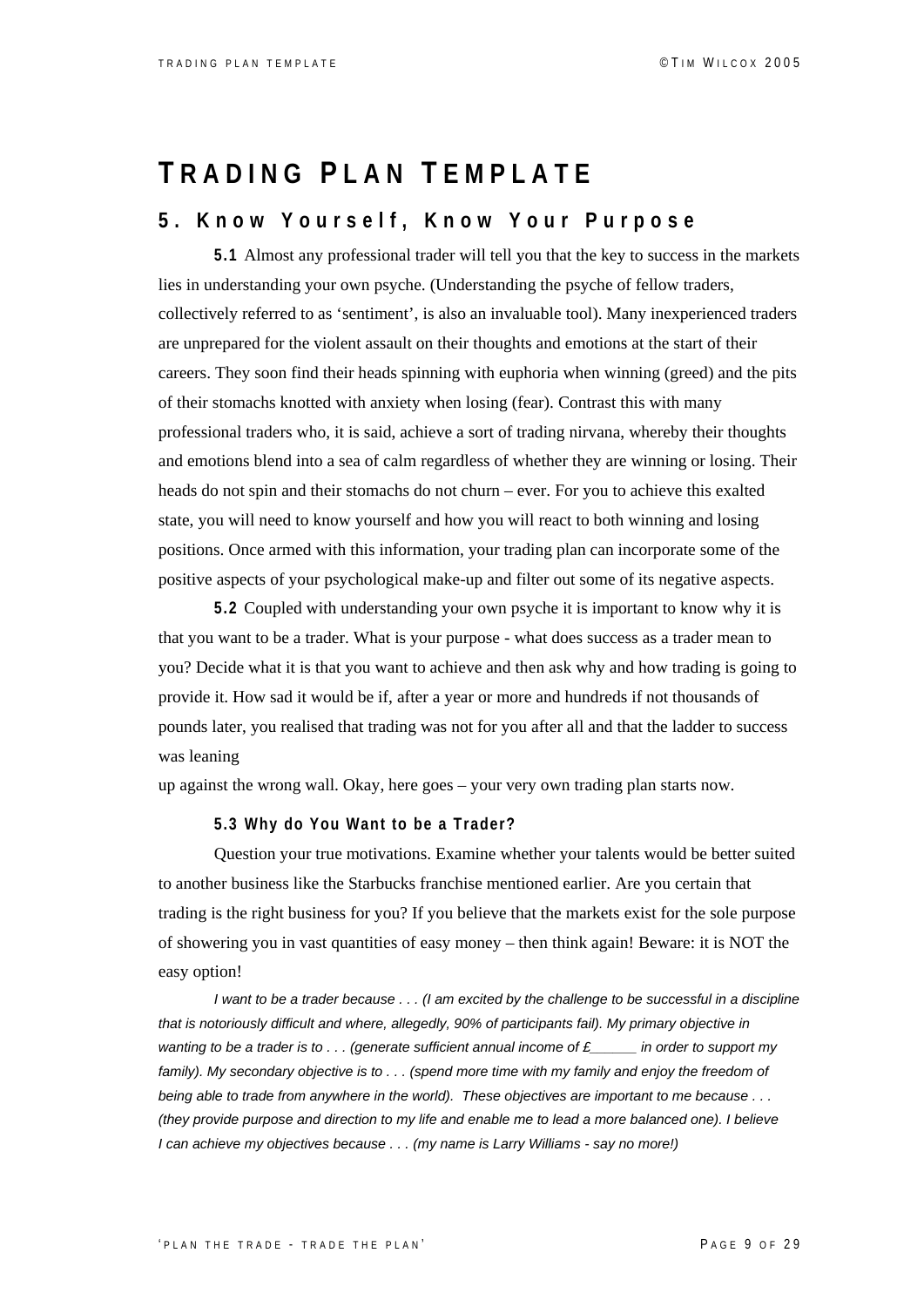#### **5.4 What Sort of Trader are You?**

Are you a discretionary trader or a mechanical one? Do you propose to trade in the long-term (i.e. months), medium-term (i.e. weeks) or short-term (i.e. days or, even, intraday)? The choice of position trader, swing trader or day trader will, to a large extent, be determined by the amount of time you are able to devote to your business. Generally speaking, day traders remain glued to their monitors throughout the duration of every trade, whilst position traders may devote as little as one hour a week to the markets. Define your trading style and examine your beliefs about the markets.

*I am a discretionary trader and my style is very . . . (aggressive - which makes me suited to scalping intraday or, alternatively, conservative – which makes me suited to swing trading end of day (E.O.D.)). I understand that I cannot predict the future and I accept that I cannot control the markets. However I can control myself, which I will do by . . . (adhering strictly to my trading plan that is detailed, specific, tested and profitable).*

#### **5.5 What are Your Strengths and Weaknesses?**

List each of your trading strengths and weaknesses and then specify how you will maximise the benefit of the former and minimize the damage caused by the latter. This is often easier to do for other people than it is to do for yourself. Your background may provide some clues. Suppose you are an ex-fighter pilot who is used to working in a highly disciplined environment and adhering to a set of very strict procedures. (Potential strength). However, the flip side of the coin is that you may also have a need for fun, or an addiction to adrenalin pumping, nail biting excitement or, even, a subconscious desire to experience fear. (Potential weakness). If you are struggling to answer this question, try paper trading for a while and examine each trade, noting what you did right and what you did wrong. Do this until a pattern starts to emerge which should reveal your strengths and weaknesses to you.

*My primary strength is . . . (allowing my profits to run and closing trades in accordance with my exit strategy. This contributes to 'my edge' and helps me towards my goal of being consistently profitable in the markets). My secondary strength is . . .* 

*My primary weakness is . . . (wanting to recoup a loss quickly which, almost inevitably, results in increased losses). The following aspect of my trading plan will help to control this weakness and prevent losses from spiralling out of control . . . (I have a pre-defined daily stop. If it is hit, I stop trading for the day). My secondary weakness is . . .*

#### **5.6 Are You in the Right Frame of Mind to Trade?**

Your mindset is the key obstacle that lies between you and success in the markets. Have you slept well; are you fit, healthy and mentally alert? Are you calm and relaxed or are you tired and distracted by other events in your life?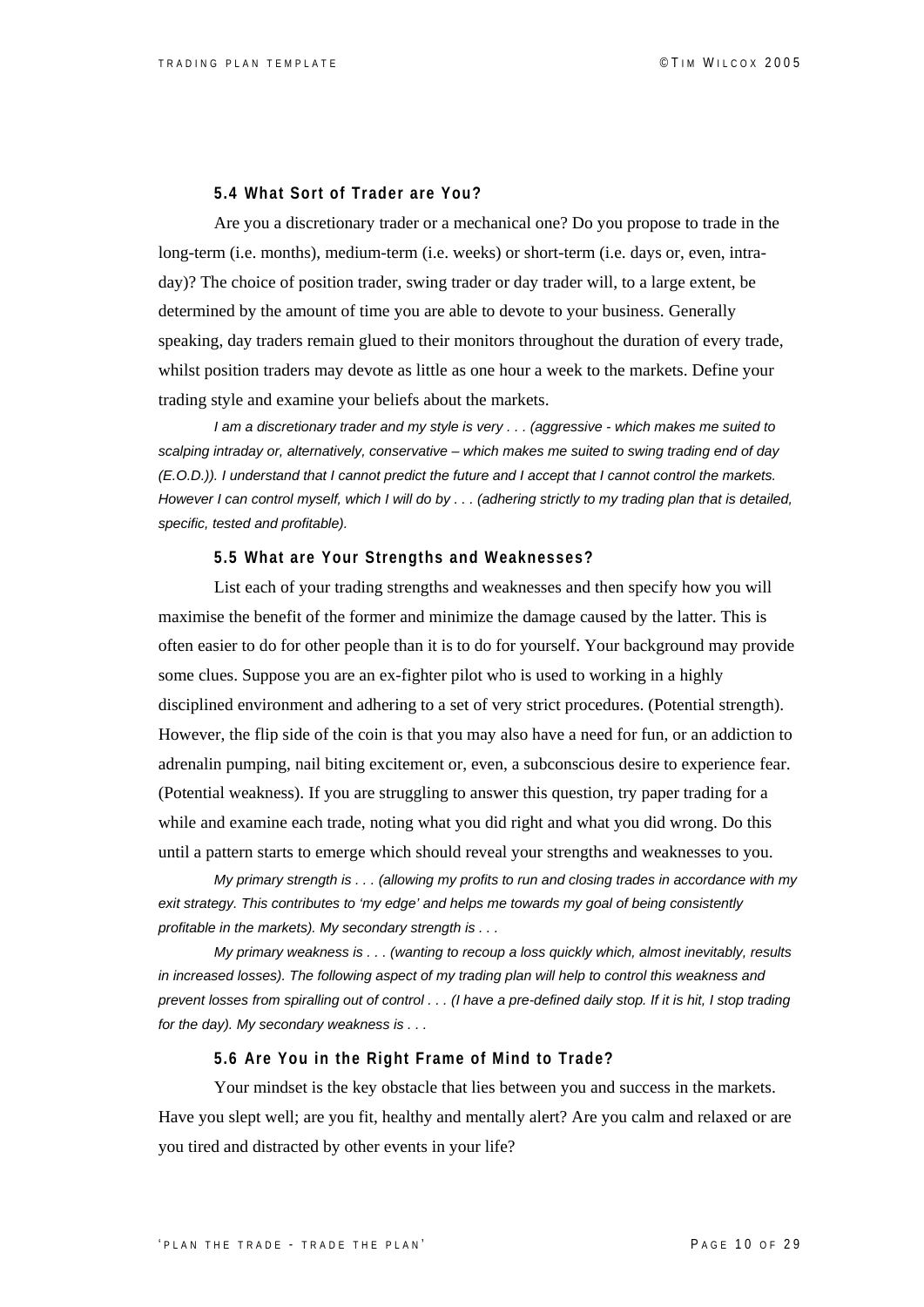*I will only trade on days when . . . (I am rested, relaxed and not distracted by work or family etc. I will be guided by my trading plan and I will adhere to it rigidly. It will help to prevent me from making trades that are poorly conceived and executed; i.e. trades that are based on gut feeing and motivated by fear and/or greed).* 

 *I will not trade on days when . . . (I am feeling off colour, hung over, particularly tired or when I am mentally distracted by other events in my life).* 

#### **5.7 What are Your Income Targets?**

There are numerous reasons for becoming a trader; making money is the one reason that unites us all. It is important to know your financial targets and to break them down into daily/weekly bite size chunks. The old adage 'by the inch it's a cinch - by the yard it's hard', certainly applies to traders. Needless to say, if your strategies only generate 5% a month, it is counter productive to have a target of 1% per day. Your targets are not idle fantasies, they must be based upon your back and forward testing results. (This is expanded upon in sections 10.7 and 10.8, in which we examine the 'Success' ratio and the 'Sharpe' ratio).

 *My financial targets are . . . (to achieve a return of X% per year, which equates to an annual income of £\_\_\_\_\_\_ without the drawdown on my account exceeding a maximum of Y%. This equates to an average monthly income of £\_\_\_\_\_, an average weekly income of £\_\_\_\_ and an average daily income* of *£\_\_\_. Therefore, I have a daily target of Z% of my total equity).*

## **6. Trading Goals**

**6.1** Setting goals is an essential part of your trading plan as they provide you with a beacon to work towards, the ability to track your progress and the motivation required to get the job done. Try to define your goals in terms of your development as a trader, as opposed to purely financial goals. If you focus on becoming a proficient trader, the financial rewards are sure to follow just as night follows day. Then decide how you will achieve these goals and how you will reward yourself once you do. The rewards should reflect the scale of the achievement as well as being specific and meaningful to you. For example, the reward of a night out should name both the venue and the people you intend to take with you.

#### **6.2 What are Your Annual Trading Goals?**

This is the big picture. Think in terms of the skills and knowledge that you want to acquire between now and this time next year.

*My annual trading goal is to . . . (develop my trading 'edge' in order to tip the balance of probabilities in my favour. At the moment, this comprises three separate elements, namely: 1. I receive coaching from \_\_\_\_\_ \_\_\_\_\_\_\_\_, who is one of the best practitioners of the strategies that I employ. 2. I model the best trading practices, including having a written, clearly laid out trading plan. 3. My strategies are well developed, tested and monitored comprehensively to ensure that they remain tradable, market sensitive and profitable). I expect to achieve these goals because . . . (in addition to the coaching, I read xyz magazine and study the words of wisdom from the more experienced members*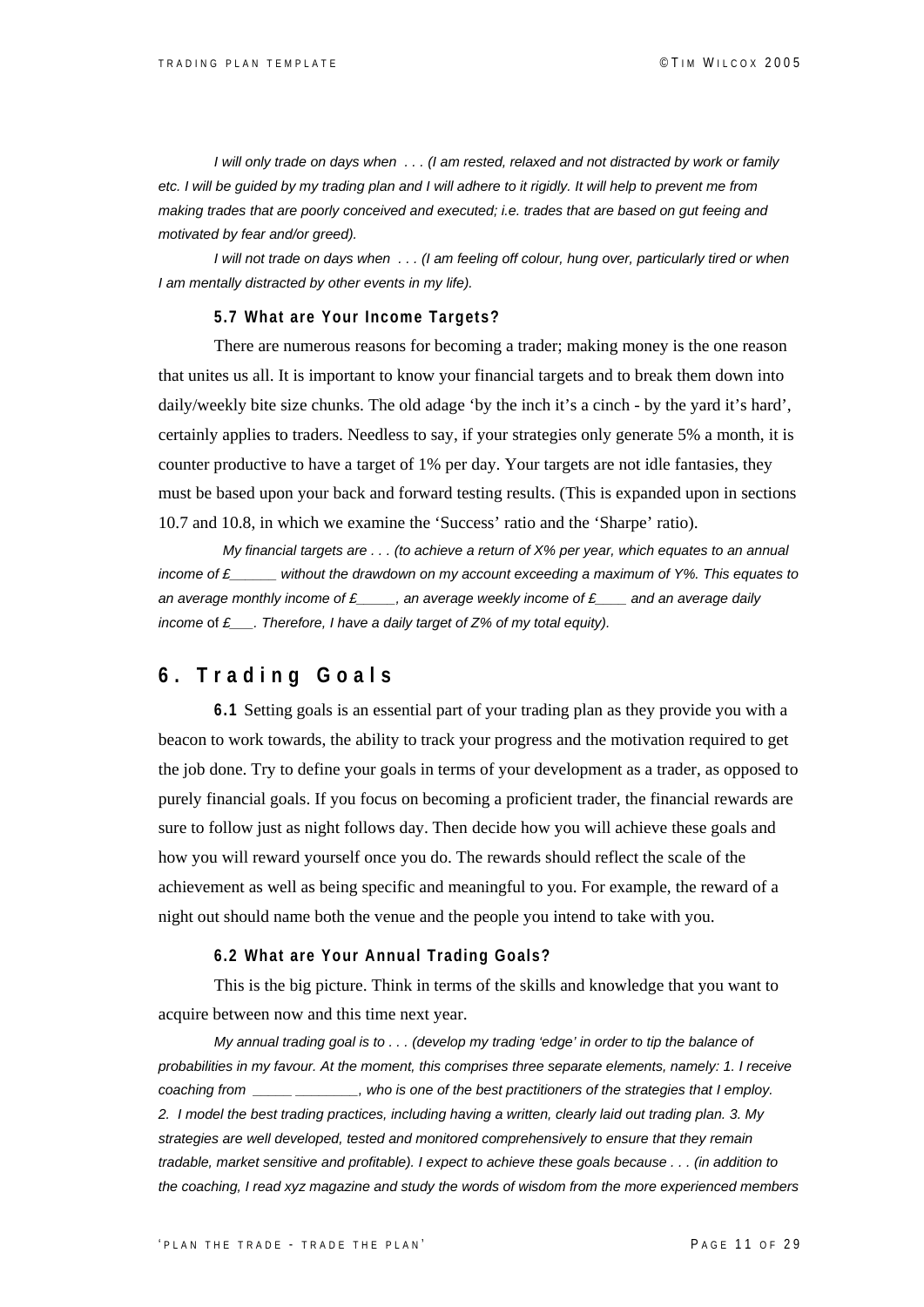*of T2W). When I achieve my goal, my reward will be . . . (a two week family holiday in sun drenched Andalucia, staying in a 'Cortijo' with an infinity swimming pool which magically spills over into the Straights of Gibraltar, set against the stunning backdrop of the Atlas mountains of Morocco).* 

#### **6.3 What are Your Monthly Trading Goals?**

Now define your monthly trading goals. Again, avoid financial targets as much as

possible. How will you achieve these goals and how will you reward yourself when you do?

*My monthly trading goal is to . . . (achieve consistent profitability every month, with a Success ratio of 2:1 or more and a Sharpe ratio of 1.5:1 – or more). I expect to achieve these goals because . . . (I review my performance on a daily / weekly / monthly basis and quickly spot any problems, should they occur). When I achieve this, my rewards will be . . . (a celebratory meal out with my partner / family at the 'New Angel' restaurant, Dartmouth).* 

#### **6.4 What are Your Weekly Trading Goals?**

Time to get out the magnifying glass and zoom in on the details. Now define your weekly trading goals. How will you achieve them and how will you reward yourself when you do?

*My weekly trading goal is to . . . (trade every day of the week in accordance with my trading plan. This will entail taking my stops instantly; sticking to my risk and money management strategies; following my exit criteria and devoting most of my time to searching for new trades and choosing only the very best setups). When I achieve this goal I will pat myself on the back by . . . (buying the digitally remastered recording of Miles Davies' landmark album 'Kind of Blue').* 

#### **6.5 What are Your Daily Trading Goals?**

Finally, put away the magnifying glass and get out the microscope. On a day-to-day basis, what are you trying to achieve? How will you measure your progress and how will your hard work be rewarded?

*My daily trading goal is to . . . (trade according to my plan. Today I will stick to my plan because it is detailed, specific, tested and profitable. I am confident that I have the self discipline to adhere to it which, in turn, will ensure that my weekly, monthly and annual goals are met). Assuming that I stick to my plan, I will pat myself on the back by . . . (having a little 'night cap' at bedtime. Nothing blended - single malt, obviously!)* 

## **7. Markets, Instruments & Timeframes**

#### **7.1 Which Markets will You Trade?**

Decide upon the market you wish to trade; the instrument(s) that are available within that market and the reasons for your choice. As a general rule of thumb, professional traders tend to restrict their focus to a limited number of markets and instruments. By contrast, novice traders tend to trade index futures one day, currency pairs the next and exotic sounding commodities like pork bellies the day after that, etc!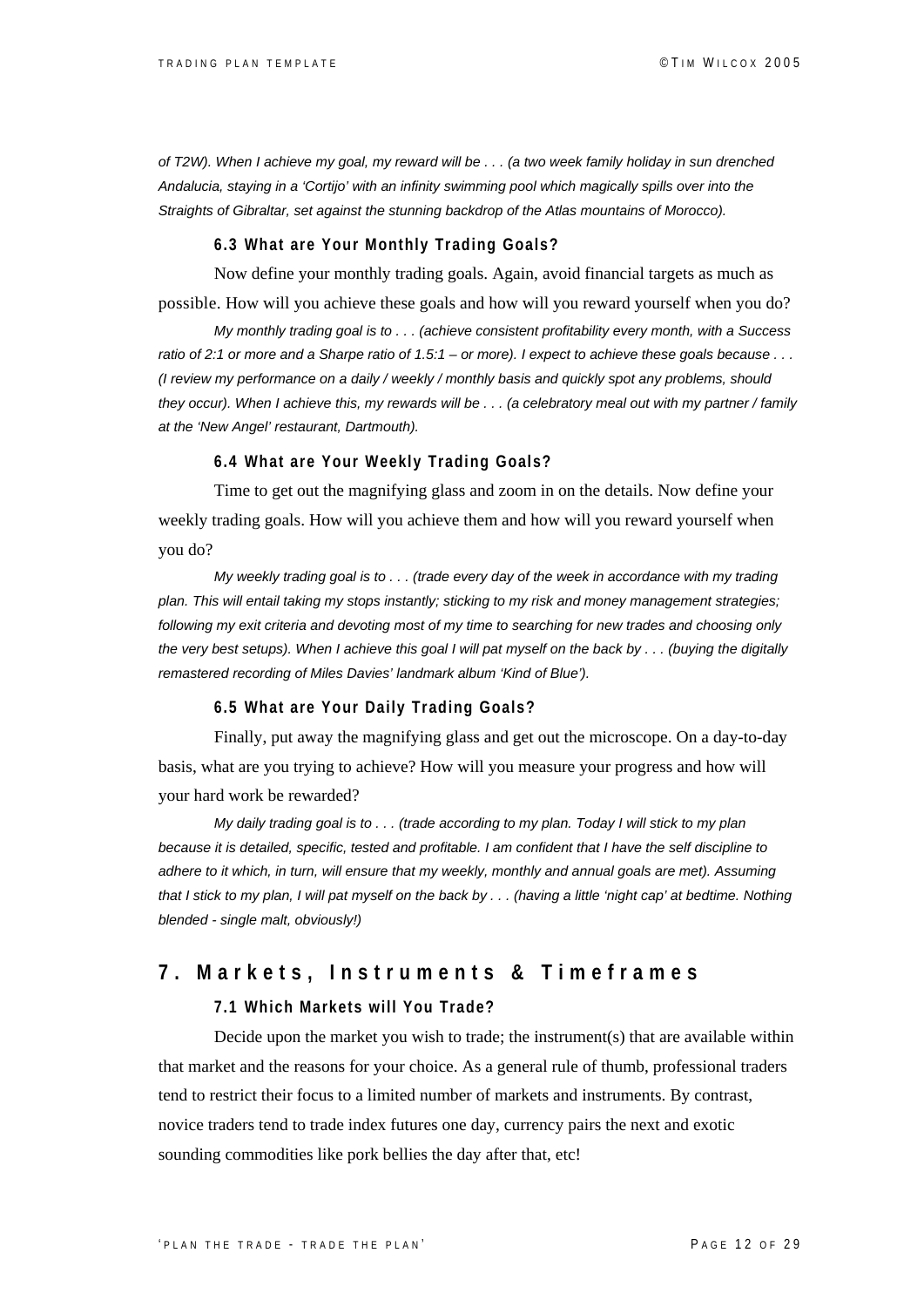*The instruments that I will trade are . . . (U.S. stocks in the evening after work because good opportunities exist in the 7-9pm session. They also provide excellent liquidity, volatility, tight spreads, fast fills, low commissions and no stamp duty).* 

#### **7.2 Which Instruments will You Trade?**

Will you confine yourself to a basket of stocks or will you trade anything and everything on the XYZ exchange? If you trade futures, how many different markets will you trade, and why? If you are a forex trader, how many currency pairs will you trade, and why?

*The quantity of stocks / futures contracts / currency pairs that I will trade will . . . (not exceed X and be determined according to their liquidity, i.e. a minimum daily volume of 2 million shares, and according to their volatility, i.e. an average minimum daily range of \$1.50).*

#### **7.3 Which Timeframes will You Trade?**

Hopefully, you have decided what sort of trader you are or want to become, i.e. an intraday, swing or position trader. Now you need to focus in on your timeframes within the category of your choice. Be very clear in your own mind about the number of timeframes you use and why you use them. For example, a day trader may use a 1 minute timeframe to enter a trade, a 5 minute timeframe to exit a trade and a 15 minute timeframe to help determine the trend throughout the duration of the trade.

*As a swing trader, I will use . . . (daily charts to determine the trend; 10 minute charts to enter and exit positions and 60 minute charts to monitor my open positions).* 

## **8. Tools of the Trade**

#### **8.1 Which Financial Vehicle will You Use to Trade?**

Whichever vehicle you use to trade; Shares, Spread Betting, Contracts for Difference (C.F.Ds.) etc. understand fully the pros and cons associated with your choice. This applies to Spread Betting especially. Without question, it is a very popular financial product that is ideal for novice traders, but it does have its drawbacks. For example, it is almost impossible to day trade profitably using this trading vehicle.

*My choice of financial vehicle is . . . (Spread Betting because I can open an account with just £100, trade just 1p per point and profits are currently tax free. However, I understand the limitations of this product and that it is best suited to swing trading).*

#### **8.2 Which Broker and Trading Platform will You Use to Trade?**

Your broker and trading platform are critical to your performance, just as Roger Federer's tennis racket or Jonny Wilkinson's rugby boots are critical to theirs. Both players would perform well with any old kit, but choosing these primary tools with great care helps them to achieve consistent sporting excellence. As a starting point, the choice of broker is likely to be determined by the following six things: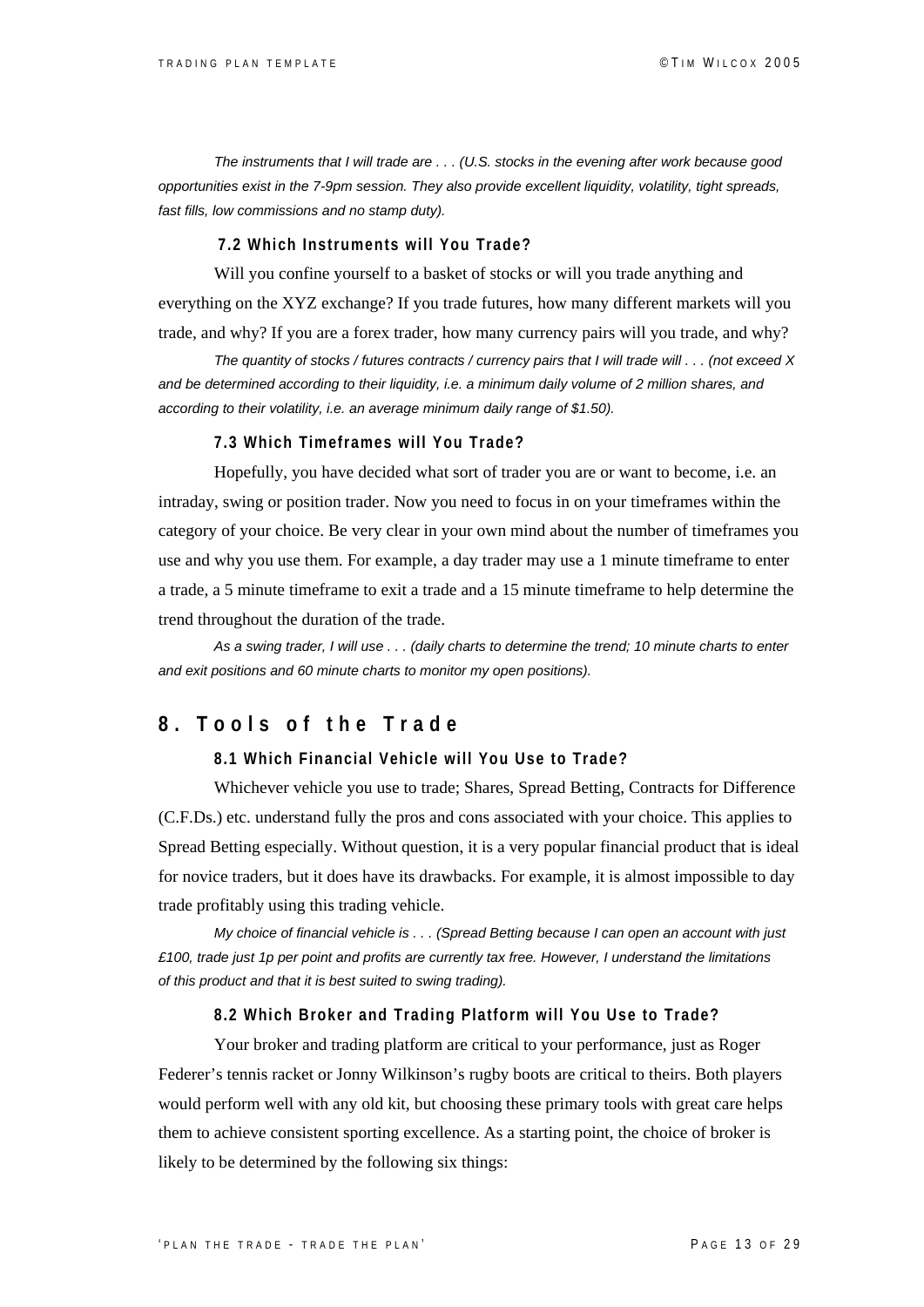- 1. The instruments that you wish to trade. If, for example, you wish to trade U.S. stocks, which broker offers the largest universe of shares and how do their spreads / commissions compare with their competitors?
- 2. The vehicle (or financial product) you use to trade the instruments of your choice. Spread betting, C.F.Ds., options, futures, forex or direct access?
- 3. The size of your account. If you have only limited capital with which to fund your trading, you are not going to be able to open a Patten Day trader (P.D.T.) account with a direct access broker. Furthermore, the choice of brokers offering C.F.Ds is likely to be limited. Spread Betting may be your only viable option and is where many new traders start.
- 4. The platform you use to trade. This is usually the one supplied by the broker. It must offer the features that you require and you must be comfortable using it.
- 5. The level of support and customer service offered by the broker. Check out the reviews on T2W to see how the broker you propose to use fairs.
- 6. Your level of experience. Many professionals advise the novice trader against opening an account with a futures broker and, say, starting to trade the e-mini S&P. Choose instrument(s) and a broker that you can cut your teeth on and minimise the risk of losing your shirt!

*My choice of broker is . . .(Fleece'Em.com because they offer the universe of stocks that I require with competitive spreads; they have won numerous industry awards for their lightning fast trading platform and their customer service is second to none).* 

#### **8.3 Which Software & Data Feeds will You Use to Trade?**

If your trading decisions are based upon technical analysis (T.A.), make sure your data provider and charting platform has the features you want but is not charging you for fancy gizmos that you do not need and will not use.

*My choice of data feed is . . . (SlowQuote.com because they provide data for the instruments I*  want to trade, whilst providing the option to upgrade, giving me access to other exchanges with real *time data in the event that my trading style and strategies change).* 

## **9. Before the Market Opens . . .**

**9.1** To begin trading without doing your homework beforehand is a bit like embarking on that car journey from John O'Groats to Land's End mentioned earlier without checking the oil and fuel levels before setting off. It is essential to undergo a daily pre-market routine to ensure that you are prepared fully for the trading day ahead.

#### **9.2 What is Your Daily Pre-market Routine?**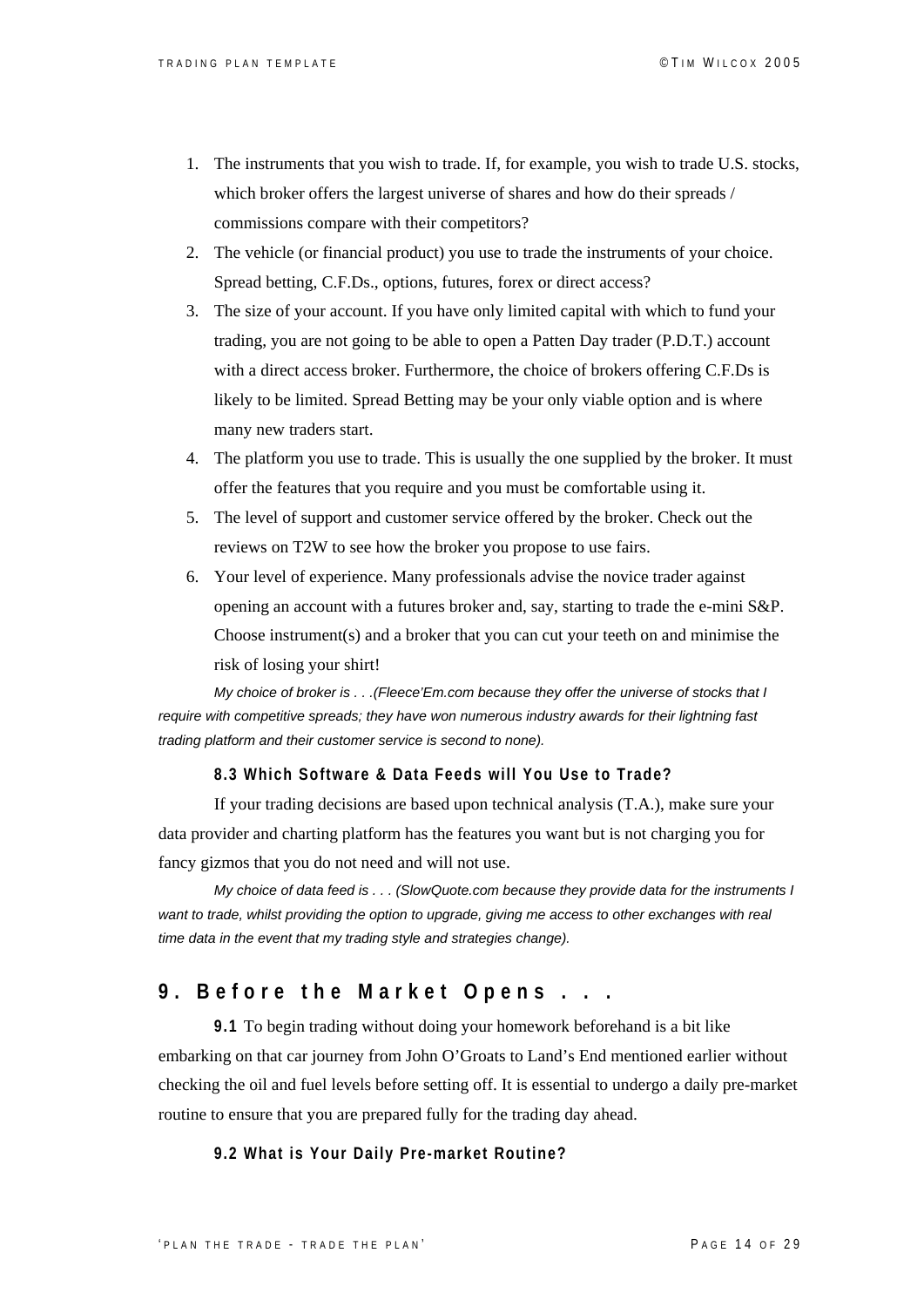As the question implies, these are the things you do every day to ensure that when the time comes to 'pull the trigger', the probable outcome is in your favour.

*My daily pre-market routine comprises five key areas, namely . . . (1. To analyse and log yesterday's trades. 2. To review any open positions and update targets and stops. 3. To assess today's market* 

*conditions and plan accordingly. 4. To plan the day ahead, hour by hour. 5. To make an initial selection of possible instruments to trade).*

#### **9.3 Have You Analysed Yesterday's Trades?**

Have you completed your analysis of yesterday's trades, logged them and updated your journal? Did you adhere to your plan and, if not, what effect does this have on your trading activity today? In other words, your ability (or otherwise) to stick to your trading plan *yesterday*, should determine your trading activity *today*.

*Each day, I will ensure that yesterday's trades are . . . (analysed and logged and that my trading journal is up to date. Additionally, I will check to ensure that I adhered to all aspects of my trading plan).* 

 *In the event that I fail to adhere to my trading plan . . . (I will amend the new day's trading activity in accordance with the discipline procedures detailed in section 14.3 of my plan).* 

#### **9.4 Have You Any Positions Open?**

If it is not clearly laid out in your plan to hold positions overnight, don't! However, if you are a swing or position trader, you may well have some open positions.

*If I have positions open in the market . . . (I will update targets and stop losses and confirm that the reasons for entering the trade in the first place are still valid).*

#### **9.5 What are the General Market Conditions?**

Are there any major news stories impacting the markets? What are the index futures

doing? Are there any key economic reports due out and at what time etc.?

*Before trading, I will check . . . (1. index futures to see if they are flat, trending up/down or mixed. This is a positive/negative sign because . . . 2. to see if any key economic reports are due to be released and at what time – i.e. Michigan Sentiment. 3. to see if any key personnel are due to make announcements / speeches and at what time – i.e. company C.E.Os. or Alan Greenspan addressing Congress etc).* 

*I aim to trade the market reaction to these reports and speeches. Therefore, I will not trade for . . . (the first 15 minutes following the speech / announcement and observe the reaction to it by the market. This will help to ensure that I 'trade what I see and not what I think').* 

#### **9.6 What Will You Do Today – Hour by Hour?**

If you do not plan each day hour by hour, chances are that you will just drift. This could result in missed opportunities or, worse still, departing from your plan and taking 'boredom trades'. Providing structure to your day encourages discipline, maintains focus and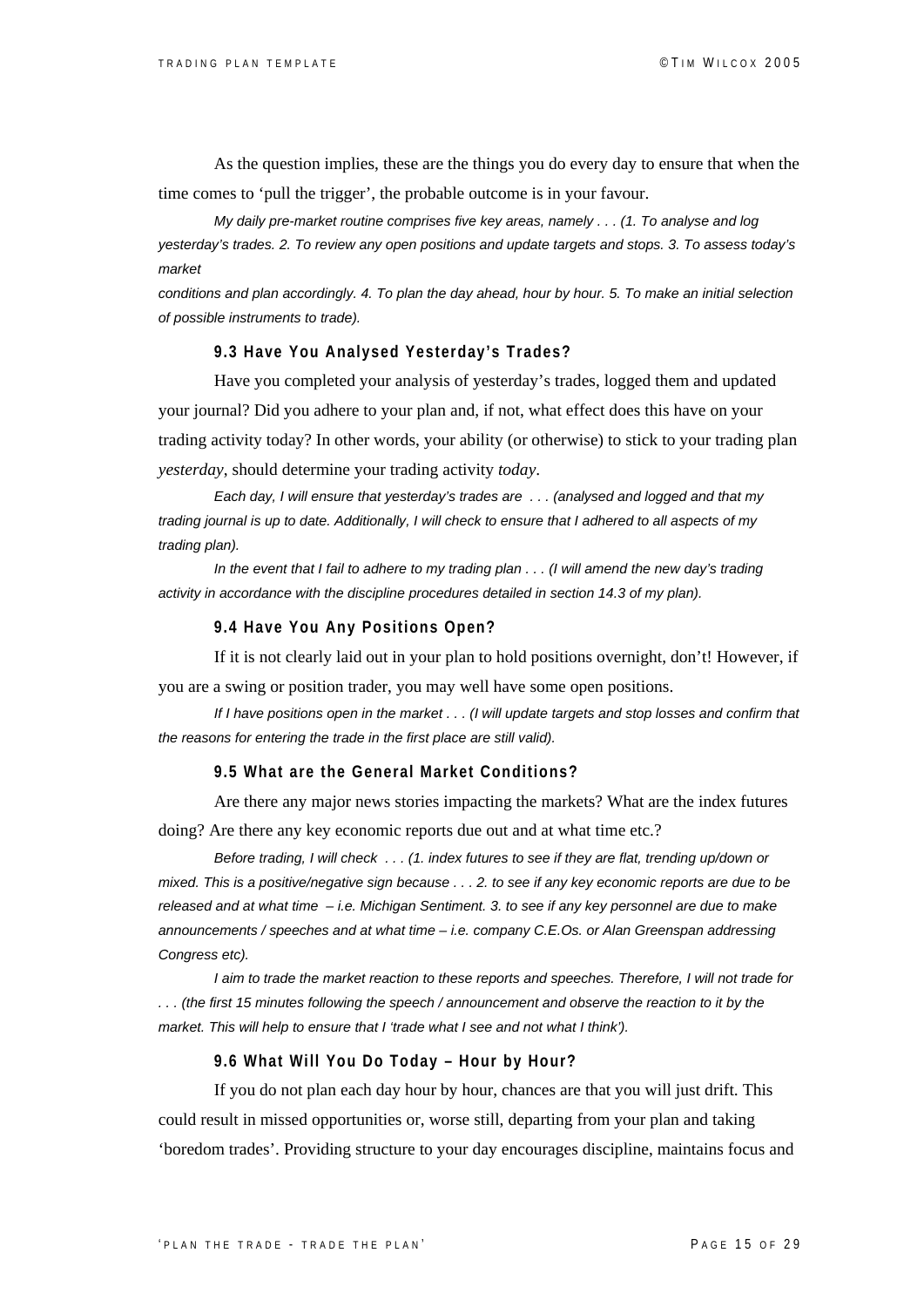ensures that your work time is used to maximum effect. Be sure to factor in regular breaks from your computer with specific times for eating to discourage snacking!

*As a U.S. day trader, I have a daily diary which . . . (covers the market hour by hour. Before 12.00 noon GMT is free time for relaxing, checking out threads on T2W etc. 12.00 noon – have lunch, 1.00pm – undertake the tasks outlined in parts 9.2 to 9.5 of my plan. 2.00pm – prepare for the open; search for opening gap plays and load alerts. 2.30pm – trade the open. 2.45pm – search for potential 3 o'clock reversal plays. So on and so forth throughout the rest of the day).*

#### **9.7 Which Instruments are on Your Watch List?**

Finally, you can start to look for today's trading opportunities. Scan your universe of instruments and split the results according to the strategies that you employ. For example, if you are a day trader, you may have a 'retracement' strategy to trade the open, followed by a 'breakout' strategy after the first half hour or so and, finally, a 'reversal' strategy for the evening session.

*I will scan my universe of instruments in order to . . . (select candidates for the strategies that I employ. Auditory and/or visual alerts will be set for entry and exit signals). I will update the charts for all the instruments on my watch list showing . . . (key resistance and support levels, yesterday's open, high, low and close etc).* 

### **10. Risk & Money Management**

**10.1** This is the crux of the whole document. Failure to apply sound risk and money management principles will, almost certainly, be financially ruinous. First of all, let us define the difference between risk and money management. Risk management focuses on the steps necessary to *minimise losses* by assessing market conditions, risk-reward, probability and the use of stop loss orders etc. Money management, on the other hand, focuses on the steps necessary to *maximise profits* by the use of trailing stops and adjusting position size etc. This is summed up perfectly in that giant of trading axioms: 'cut your losses short (i.e. risk management) and let your profits run (i.e. money management).

#### **GENERAL RISK MANAGEMENT**

#### **10.2 What is Your Attitude Towards Risk?**

This may seem an odd question, but it is a good starting point to ensure that your feelings about risk are compatible with your trading style. David S. Nassar, in his book 'How to Get Started in Electronic Day Trading' has this to offer on the subject: "Think of the stock market as a nuclear reactor – the more you are exposed to radiation the greater the chance of getting burned. Market risk is measured by the amount of time you are in the market. It could be seconds, minutes, hours, days or weeks. The longer you are in the market the greater the chance something will go wrong. Therefore, the trading style that keeps you in the longest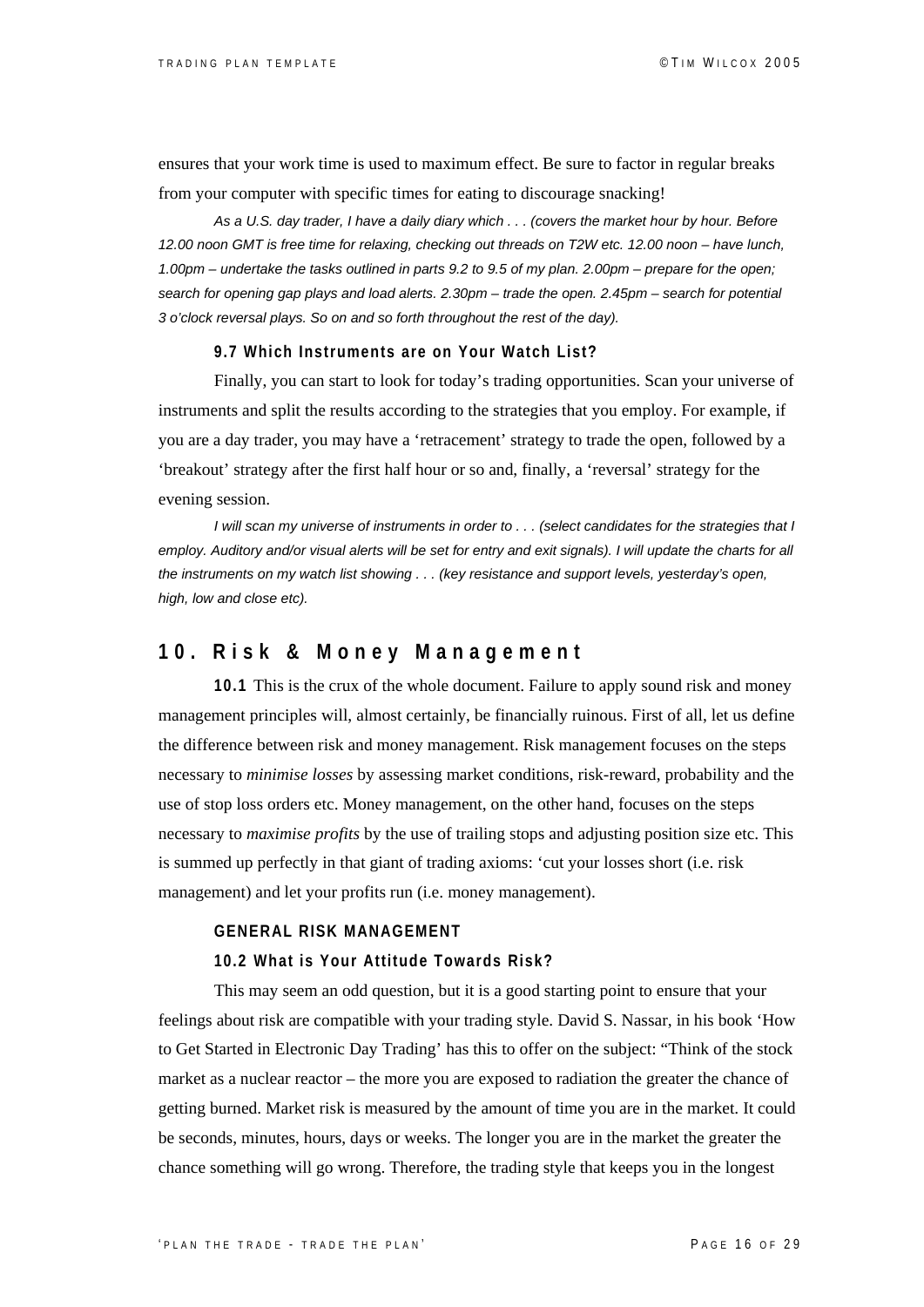can also be the most risky". Many traders will totally disagree with this and feel much happier and sleep better at night by holding medium to long-term positions. For them, trading momentum plays in volatile Nasdaq stocks intraday carries far too much risk.

*My attitude can be summed up as being . . . (risk averse and always seeking to minimise risk wherever possible. I will achieve this via diversification and adhering strictly to the risk management regime contained in this section of my trading plan).*

#### **10.3 What is the Overall Market Risk?**

Now decide the maximum amount of capital that you will put at risk at any one time. Be prepared for the worst. In the event of another market crash like '87 or a terrorist attack like 9/11, having too much of your equity committed to the market could result in catastrophic loss. Many traders will not risk more than 1% on any one trade, with a maximum exposure on all open positions of 5% in total. In other words, if all the positions you have open at any one time were stopped out simultaneously, the drawdown on your account would not exceed 5%. Nasty, but not disastrous.

*My maximum exposure in the market will . . . (not exceed a combined total of 5% of my capital at any one time).*

#### **10.4 What is the Sector Risk?**

Anyone who saw the fictional television drama 'The Man Who Broke Britain' (09/12/2004 on BBC2) will recall what happened to the city trader who was over extended in a bank that traded oil futures very heavily. She, and the bank, did well until terrorists blew up the world's largest oil refinery. Oops! No fat cat bonus for the city trader and, ultimately, no job. One way to control sector risk is to limit the number of positions in any one sector.

*My maximum exposure in any one sector will . . . (not exceed a combined total of 3% of my capital at any one time).*

#### **10.5 What is the Broker and Hardware Risk?**

Suppose your broker goes down and you have no way of closing your positions. How will you handle this scenario? Similarly, what will you do if you need to take action when (not if!) your PC crashes?

 *My main broker is . . . (FleeceEm.com and my back up broker is Doolittle & Dally. In extreme circumstances when my main broker is down, I have the option of hedging my positions with my other broker).* 

*In the event that my PC crashes . . . (I have a back up PC with a dial up modem connection and all my data is backed up daily onto CD. Additionally, I always have my mobile on and fully charged while trading, with numbers of the key departments of both brokers stored in the memory).*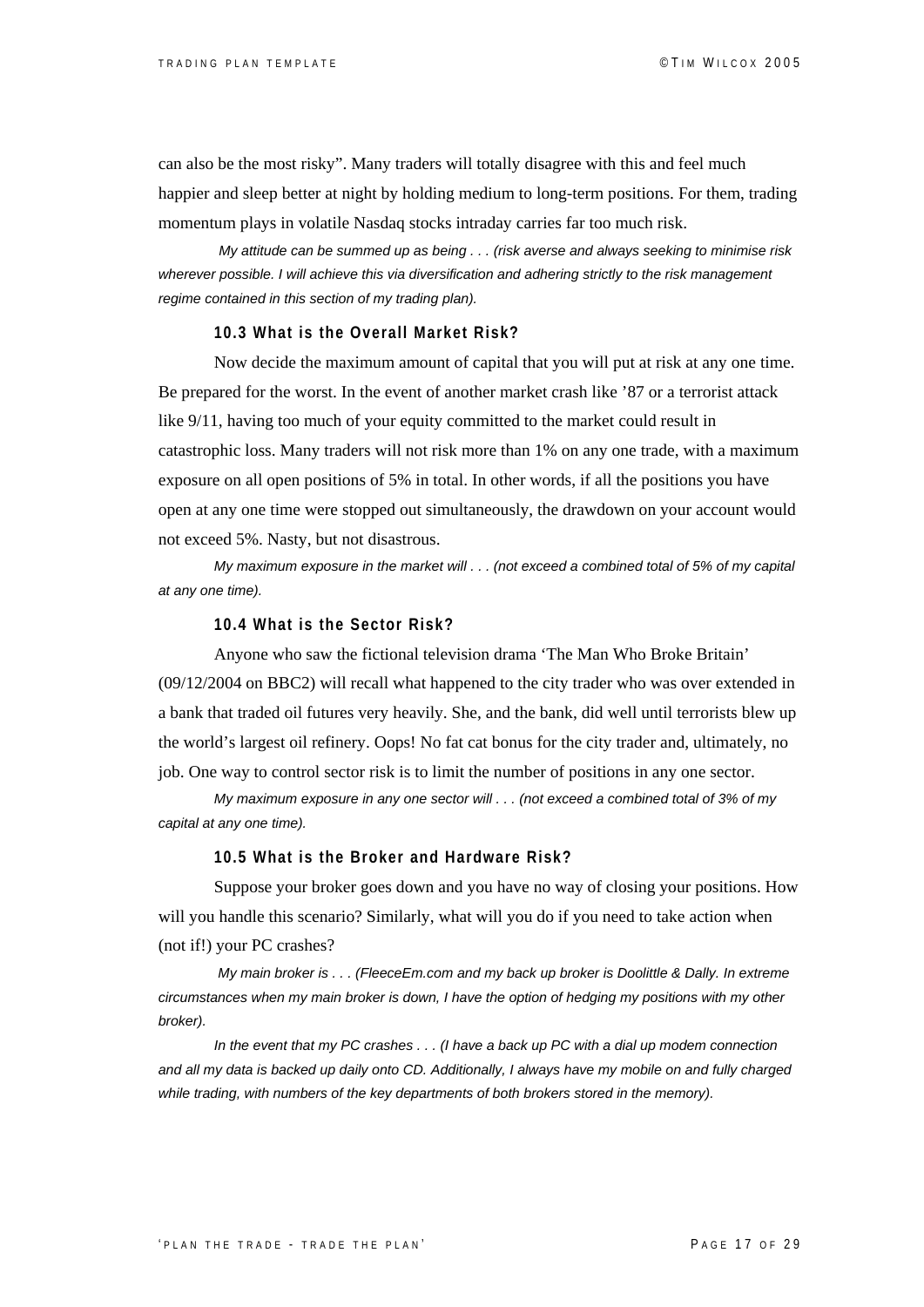#### **10.6 What is the Strategy Risk?**

The markets are constantly changing and a strategy that was profitable last month / year may not be profitable next month / year. There are ways of monitoring this that are discussed in unit 13 'After the Market Closes . . .' However, as a long stop, prepare for the ultimate risk – the one that probably will happen sooner or later. Namely, your once brilliant and hugely profitable trading strategy no longer works! Control this by measuring the largest % drawdown on each strategy employed. Multiply this by a factor of 1.5 to 2, and if the drawdown ever exceeds this figure, STOP trading the strategy immediately!

*I will monitor the drawdown on all my trading strategies. In the event that this figure . . . (exceeds X%, I will stop trading that strategy immediately and review the whole approach).*

#### **SPECIFIC RISK MANAGEMENT**

#### **10.7 What is the Probability of a Successful Trade?**

When it comes to assessing the specific risk associated with a proposed trade, most traders focus only on the risk-reward ratio. Unfortunately, this is somewhat meaningless unless probability is factored into the equation. Here is the reason why: suppose one determines the risk-reward ratio to be  $4:1 - a$  gain of 80 points while only risking 20. In isolation, this looks excellent. However, if the probability of a trade being successful is only  $$ say 20%, *i.e. the probability of a 20 point loss is 80%,* suddenly the proposed trade does not look quite so attractive!

To assess the probability of success of a trading strategy we must start by defining the trade setup. This needs to be extremely precise, unambiguous and crystal clear. This is vital in order to spot the setup in real time, trading with real money. Once the setup is defined, it can then be back and forward tested to see if the probability of its success outweighs the probability of its failure. To complicate matters, there are numerous variables that will, between them, influence the outcome. Try to isolate these variables at the back testing stage by studying historical charts to see what they have in common. For example, the setup may have a higher probability of success if it appears just above a round number (for a long position) than it does if it appears just beneath it. Try to keep it simple. Do not get bogged down in the details of the trade (i.e. entry trigger, stop loss placement and exit strategy etc.) when defining and then testing the setup. Eventually, if the definition of the setup is precise enough and the testing of it is rigorous enough, it should be possible to assess the number of profitable trades relative to the number of unprofitable ones. This is often referred to as the 'Success' ratio and can be expressed as a percentage by dividing the total number of profitable trades by the total number of trades made (winners and losers) and multiplying by 100.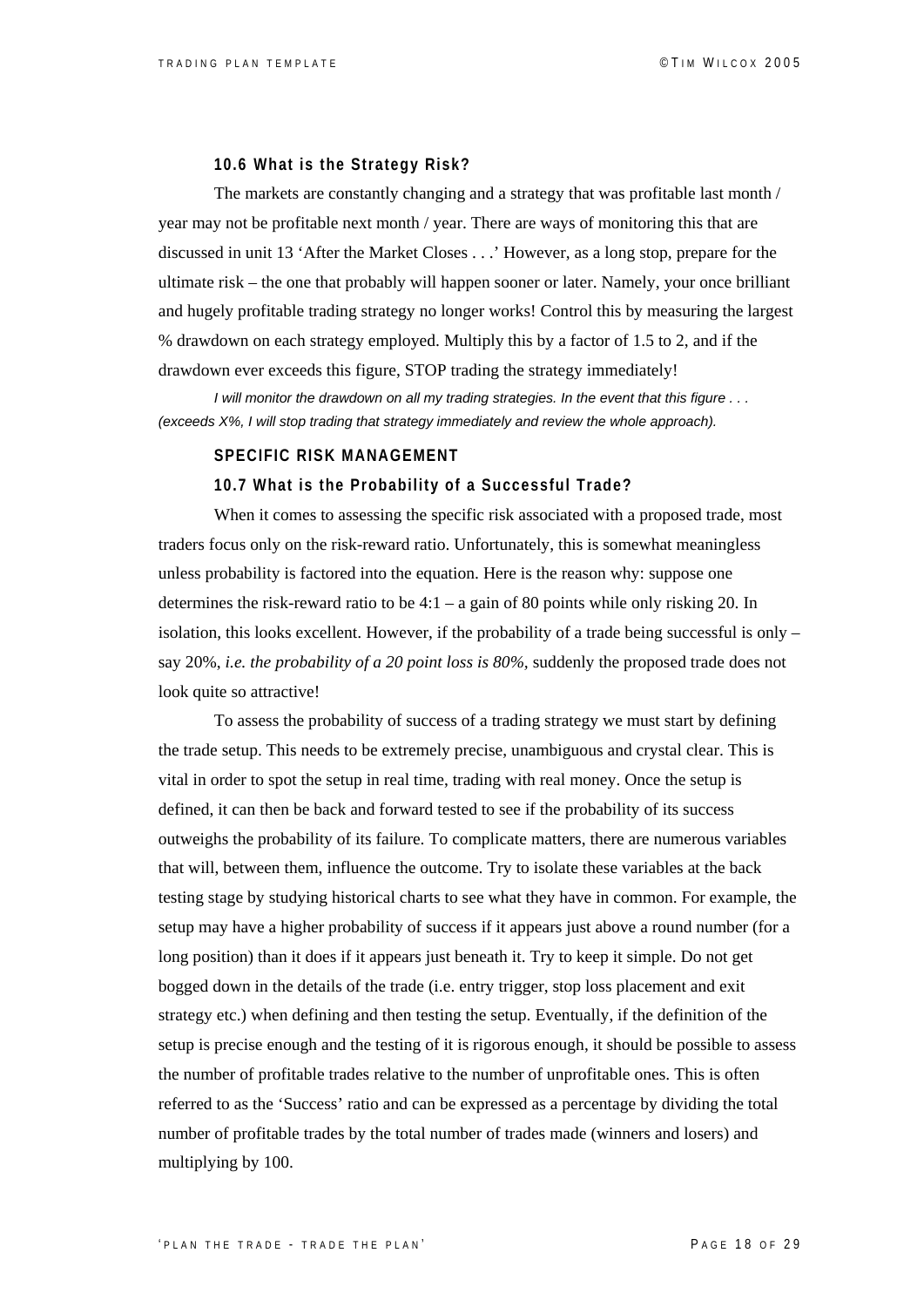*My setup(s) is . . . (clearly defined in section 12.3 of my plan and I am so familiar with it that I can spot it in real time instantly. Extensive back testing and forward testing by paper trading provides consistent data that indicates the setup has a probability (i.e. Success ratio) of X%).* 

#### **10.8 What is the Risk-Reward Ratio?**

To determine the risk-reward ratio, we need to know the 'Success' ratio or probability ratio described in 10.7, above and the 'Sharpe' ratio. The latter is the average number of £££'s made on profitable trades, relative to the average number of £££'s lost on unprofitable trades. To express this as a percentage, divide the average £££'s gained on profitable trades by the combined figure of the average number of £££'s gained and lost and then multiply by 100.

For the sake of argument, let us suppose that we have a Success ratio of 2:1 - i.e. a probability of success of 66%. Additionally, we also have a Sharpe ratio of say, 1.5:1 - so that if we risk £40.00 we stand to make £60.00 on the winning trades. The Success ratio tells us that we win 2 out of every 3 trades and the Sharpe ratio tells us that, of the 2 winners, we make  $2 \times +60.00 = +6120.00$ . Our one losing trade of the three costs us -£40.00. On all three trades we risked £40.00 and ended up with a net gain of  $\pm$ £80.00. Therefore, if we divide the net gain by the amount we risked, we arrive at a risk-reward ratio of 2:1. However, a word of caution: all of this assumes that we only trade the setups defined in our plan and that they have been thoroughly back and forward tested to determine their probability of success.

*I have forward tested my strategy initially by paper trading it and subsequently by using very small sums of money in live trading. The results enable me to determine . . . (a 'Success' ratio of 2:1 or better and a 'Sharpe' ratio of 1.5:1 or better. Therefore, I have calculated my risk-reward ratio to be in the order of 2:1 or better).* 

#### **10.9 What is Your Risk Per Trade?**

Fact: being able to predict market direction 99% of the time is useless if you risk 100% of your equity on every trade. You could make a fortune but, eventually, you WILL lose everything! Many traders will not risk more than 1% of their total equity on any one trade, unless their account size is very small - then this figure may rise to around 3%.

*For every trade I enter, I will not risk more than . . . (2% of my total equity. For each trade I will identify the ideal stop loss point and vary the number of contracts/shares to ensure that I do not risk more than 2%).*

#### **10.10 Where Will You Place Your Stop Loss Orders?**

Every trade you make MUST have a stop loss. Unless you are a seasoned professional trader, make sure it is an actual pending stop order in the market, NOT a mental stop! This will ensure that all losses are cut short. Also, if at all possible, make it market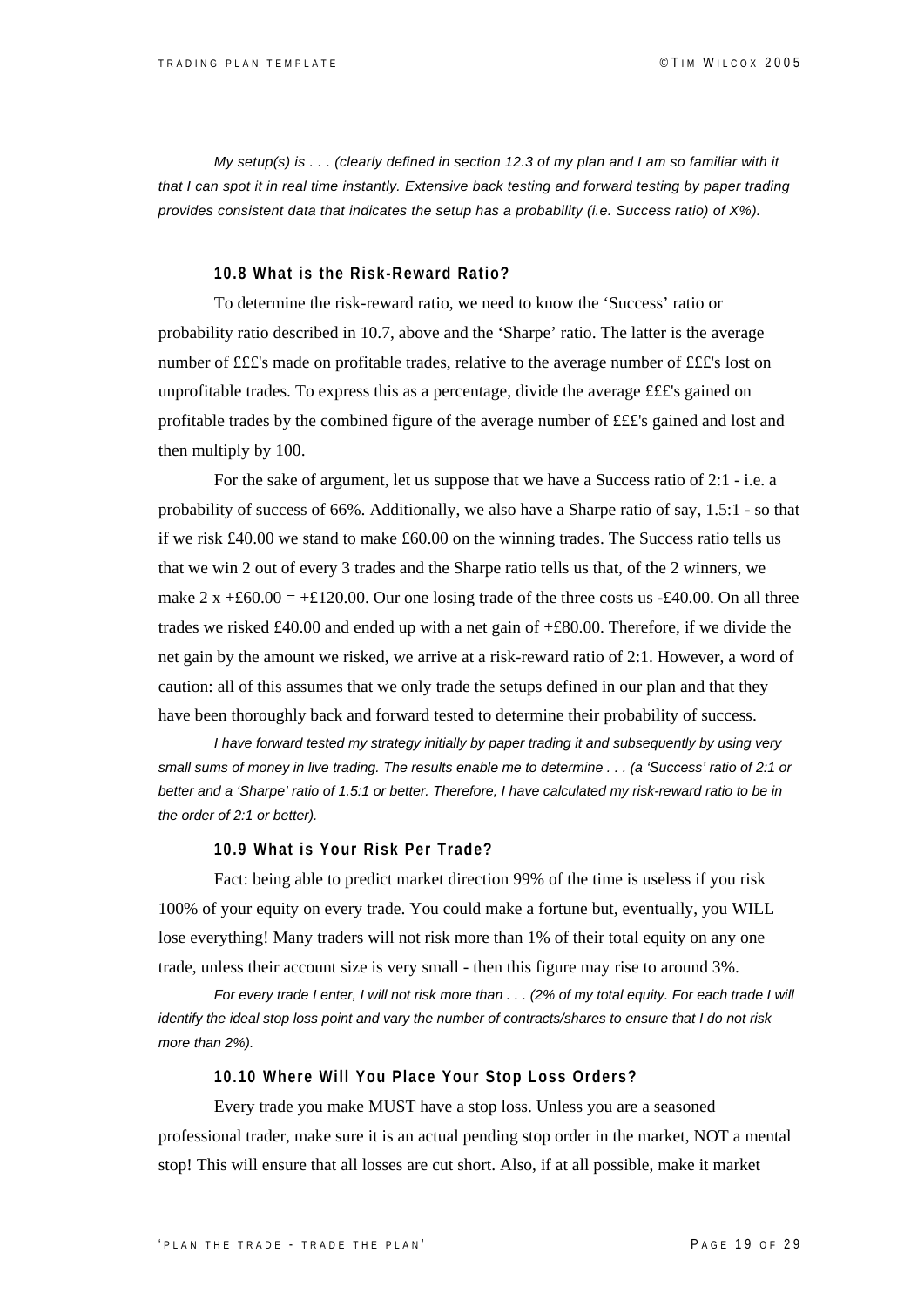controlled and not a fixed percentage (i.e. 2%) of your equity. E.g., if you trade pullbacks, and your strategy dictates that you place your stop loss just below the low of the pullback, then that is where it should go. Vary the number of contracts / shares to ensure that you remain within the risk per trade parameters defined in 10.9, above. Admittedly, this can be tricky to achieve on small accounts.

*For every trade I enter, I will decide in advance where to place my stop loss in the event that the trade goes against me. Its placement will be governed by. . . (the type of trade; i.e. tight for a scalping strategy and wide for a swing trade strategy).*

#### **10.11 When Will You Stop Trading?**

Knowing when to stop trading is both good discipline and good risk management. Additionally, it helps to prevent chasing losses on losing days and helps to prevent greed from rearing its ugly head on winning days. Every single trading day should end in one of three ways, namely: 1. On a winning day, you have a very simple rule for stopping trading once you have reached your target. 2. On a losing day, you have a daily stop and cease trading as soon as it is hit. 3. Some days there are not any trading opportunities to be had, so you do not trade at all.

*1. Upon reaching my daily target I will stop trading . . . (after the first losing trade). 2. Before reaching my daily target I will stop trading . . . (after two losing trades). To ensure further that my losses are kept to a minimum, I will . . . (have a maximum daily stop of 3% of my equity). 3. I will not trade at all on days where . . . (I do not see the setups and entry triggers, exactly as specified in my plan).* 

#### **GENERAL MONEY MANAGEMENT**

#### **10.12 Large Drawdowns and Profits – What Will You do?**

Your trading capital must be money that you can afford to lose and be set aside from everyday expenses. If you lost the lot, it should make no difference to your standard of living. Clearly define in your plan the extent to which you will credit additional funds to your account in the event of large drawdowns and debit the account when it starts to burst at the seams with huge profits!

*In the event of a large drawdown, I will . . . (only credit additional funds to my account with*  'spare' money that I can afford to lose. I will not commence trading again until I have identified the *cause of the drawdown and have re-tested the strategy to ensure that it meets my profit objectives).* 

*When my trading equity exceeds the amount I need to trade my strategies, I will . . . (withdraw the surplus and give it all to that great bloke from T2W called 'timsk' who started that thread . . !)*

#### **10.13 Which Money Management Approaches Will You Utilise?**

If you are starting with a small account, say £5,000 or less – what are your objectives? If, for example, you want to be a 'pattern day trader' (P.D.T.), your account will need to grow by at least 350% in order to achieve the \$25,000 minimum necessary to open a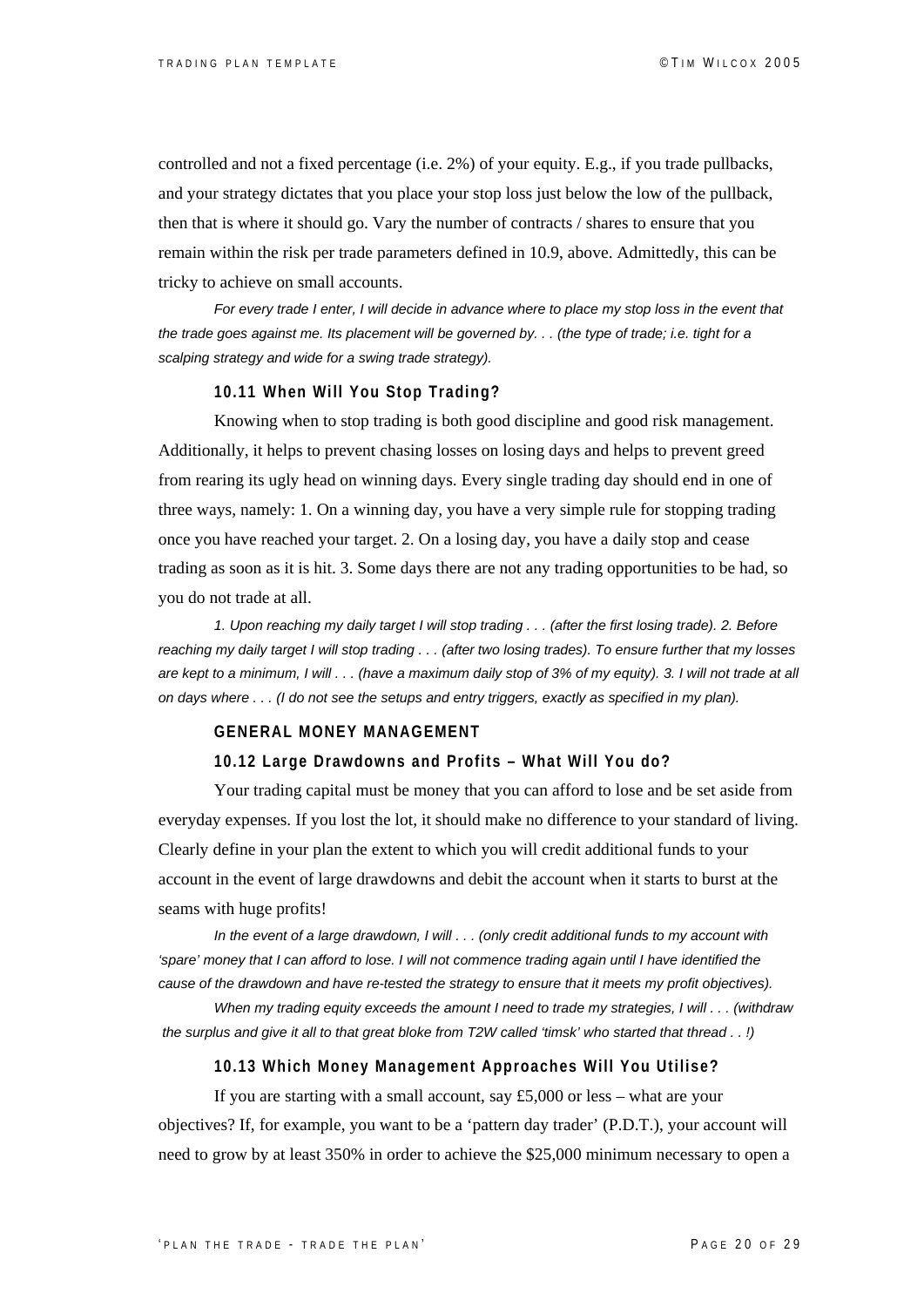P.D.T. account. As the profits come in, will you risk more per trade, diversify into other trading strategies or adopt a completely different approach?

*As my trading account grows, I will . . . (increase my position size to a maximum of X contracts / shares whilst remaining within the parameters of my risk management strategy).*

#### **SPECIFIC MONEY MANAGEMENT**

#### **10.14 Will You Lock In Profits?**

Utilising a trailing stop to lock in profits once the trade is on the right side of break even has two clear advantages. 1) At worst, you may end up with a scratch trade – but no losses. 2) At best, it allows profits to run which enables you to take a sizeable chunk out of the expected move.

*I* will utilise a trailing stop which *I* will position . . . (x points below the lower high in an *uptrend or y points above a higher low in a downtrend).* 

#### **10.15 How Will You Determine Your Position Size?**

The size of your position should never exceed the parameters specified in your risk management rules. That said, there are still many options available. Some strategies might have a high probability of success (e.g. trend continuation strategies) enabling you to adopt a more aggressive position size at entry. Other strategies might have a lower probability of success (e.g. reversal strategies) and your risk management criterion dictates a more conservative position size at entry. However, once the trade and the new trend are established, it may be advantageous to add to the position at specific continuation signals. Potentially, this allows for a large position size to accumulate, whilst all the time maintaining a very low exposure to risk.

 *I am a scalper so this approach does not apply to me!* 

 *I am a swing trader and I will build my position by . . . (adding x contracts / No. of shares at the next ABC continuation pattern. After that I will add . . . )* 

## **11. Exit Strategy**

**11.1** Exit strategies are harder to get right than entry strategies. Unfortunately, they are much more important because, self evidently, they control the profit and loss. If you trade more than one strategy, you will need to answer these questions for each strategy employed as the signals that determine your exits may vary. Arguably, for discretionary traders, the best exit strategy is one that is dynamic and market controlled, as opposed to a rigid mechanical strategy imposed upon each trade, regardless of market conditions. The difference between the two can best be explained with an example. Suppose you have a mechanical strategy that is based upon a 3:1 risk reward ratio. So, if you risk £30.00, you will exit as soon as the trade shows a profit of £90.00 or a loss of -£30.00, whichever gets hit first. Very simple. If you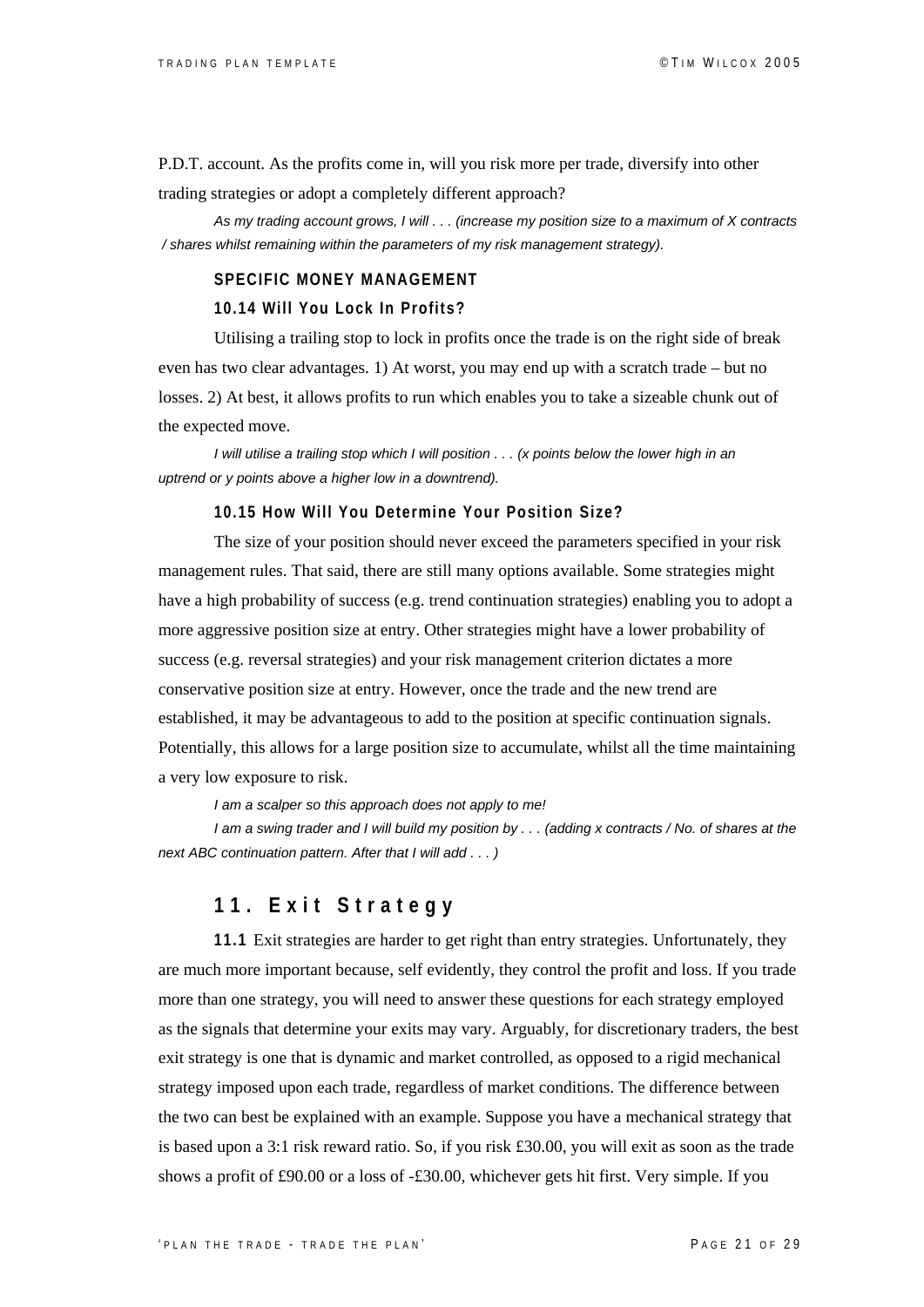have a Success ratio of 26% or more, then in time, you will make money. Not a lot, but some. Chances are that a good percentage of the losing trades will show some gains before moving against you and triggering your stop. Additionally, a handful of the winning trades will go on to achieve much larger gains than the £90.00 you took when you closed the trade using the mechanical exit. A dynamic, market controlled exit enables you to take some money off the table offered by the eventual losers and let the big winners run to realise a greater proportion of the increased gains on offer. These additional profits could transform an overall trading strategy from one that barely breaks even into one that is very profitable indeed.

**11.2 Losing trades - Will You Exit Before Your Stop is Hit?** 

Some strategies always exit the trade at the point that the stop loss is triggered and not before. The advantage of this approach is that it allows you some extra 'wiggle' room, which may result in a profitable trade. Conversely, the downside is that your losing trades are always at the maximum allowed by your strategy and, in the event of a bad fill, may even exceed the maximum.

*If the trade goes against me, my exit strategy permits me to . . . (close the trade early if the conditions in 11.3 below are met).* 

#### **11.3 Losing trades – Which Signals Will See You Exit Early?**

If you opt to close the trade before your stop loss order is filled, what are the precise signals that will trigger your exit?

*If the trade goes against me, I will exit before the stop loss order is filled . . . (if the price does not move X points in my favour by the close of the next price bar following entry).* 

#### **11.4 Winning Trades – Which Signals Will See You Exit Completely?**

There will be times when it is advisable to get out – and fast! Be prepared for those occasions and know in advance what signals to watch out for.

*I will close my whole position immediately . . . (upon the price crossing the XYZ moving average).* 

#### **11.5 Winning Trades – Which Signals Will See You Close Half?**

A popular approach is to close half your position at the first target or at the first sign of weakness and let the other half run.

*I will close half my position . . . (upon a X% increase/decrease in volume compared with the previous price bar).*

 **11.6 Winning Trades – Which Signals Will See You Close the Remainder?** 

Even if your exit strategies thus far are well planned and executed, the success of your entire strategy could still hinge on how you exit the second half of a profitable trade.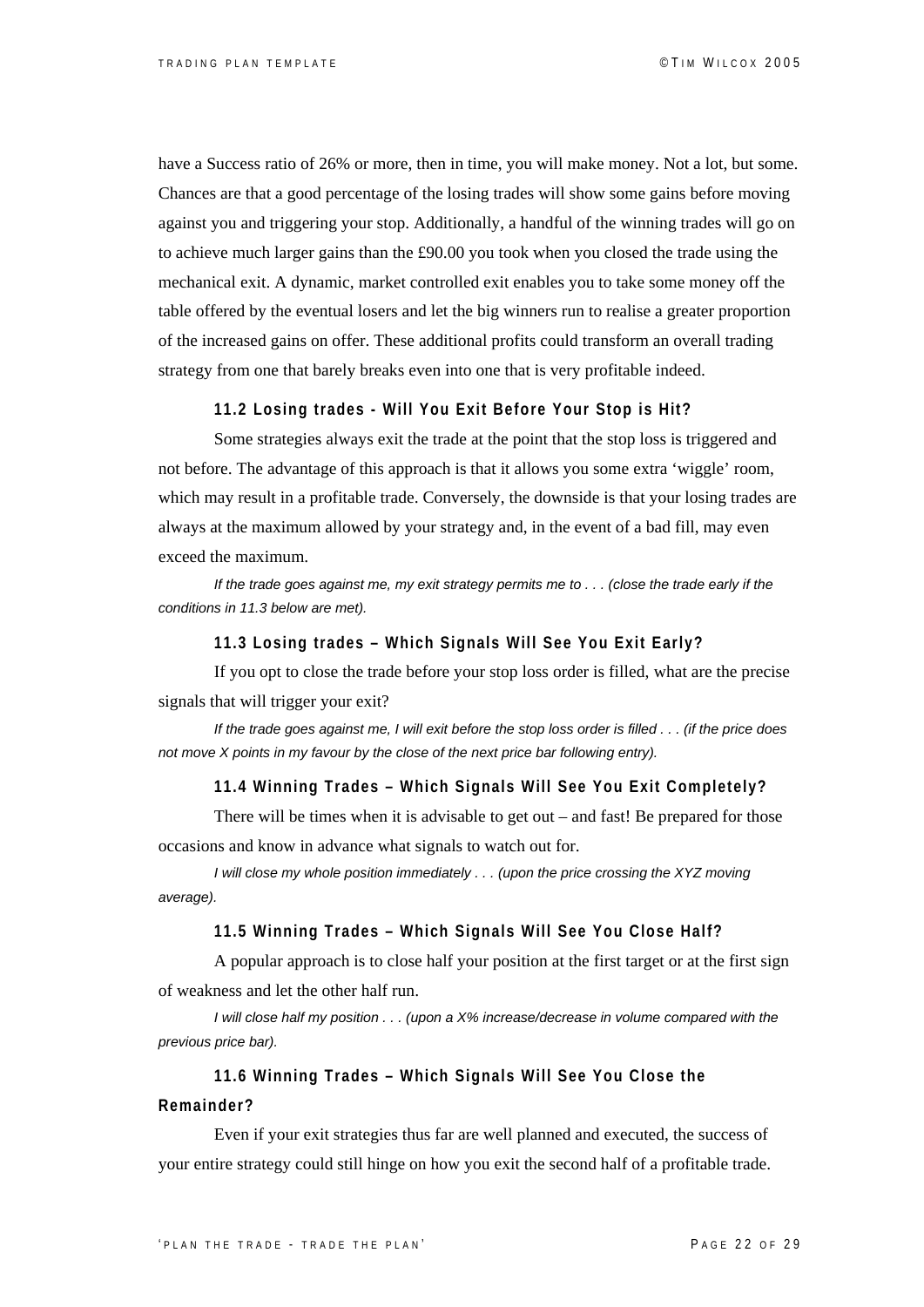*I will close out the second half of my position . . . (at the very end of the day, based on my research which indicates that on trending days, my instruments close within X% of the high of the day (H.O.D.)).* 

## **12. Trade Strategies, Setups & Entries**

**12.1** Strategies vary according to market conditions, the time of day and the timeframe in which they are traded. Arguably, virtually all strategies fall into one of three generic groups: breakouts, retracements and reversals. Within these groups are individual strategies, some of which have fancy names and are well known. For example, 'The Sonic Boom Dive' is a retracement strategy described by Van K. Tharp in his book, 'Financial Freedom Through Electronic Day Trading'. The vast majority, however, remain locked in the minds of the traders who created them and form part of their 'edge'.

#### **12.2 Which Strategies Will You Trade?**

Many professional traders recommend having at least two different trading strategies, one for a trending market and one for a non-trending market. Additionally, they would recommend getting just one strategy up and running – i.e. one that is tested and profitable – before attempting to introduce another. Keep it simple!

*My primary trading strategy is designed for a non-trending market. It is a . . . (retracement strategy, trading stocks that gap up/down at the open. The premise is that the market tends to over react to news, be it good or bad, causing the price to become over extended. Subsequently, it then reverts to a more equitable level and the gap is often filled).* 

*My secondary trading strategy is designed for a trending market. It is a . . . (breakout strategy,*  which aims to jump on the bandwagon upon the continuation of a strong trend).

#### **12.3 What are Your Setups?**

A setup is the set of characteristics that enables you to identify a high probability trade prior to your entry trigger being hit. Try and keep the components of your setups very simple, in order that you may spot them quickly in real time and assess their potential in an instant. It is imperative that your setups are very clearly defined and thoroughly tested prior to live trading in order to determine their probability of success. This cannot be over emphasized, so much so in fact, that failure to define and test your setups will largely invalidate your trading plan and render useless all your work thus far. It is one of the characteristics that separate the professional trader from the 'shoot from the hip' gambler.

*The setup for my primary strategy comprises the following elements . . . (1. Opening gap is 1% - 3%. 2. The 50-day moving average must be clearly in the direction of the proposed trade. 3. The gap should be into resistance / support, but not breaching it. 4. Evidence of strong volume pre-market).*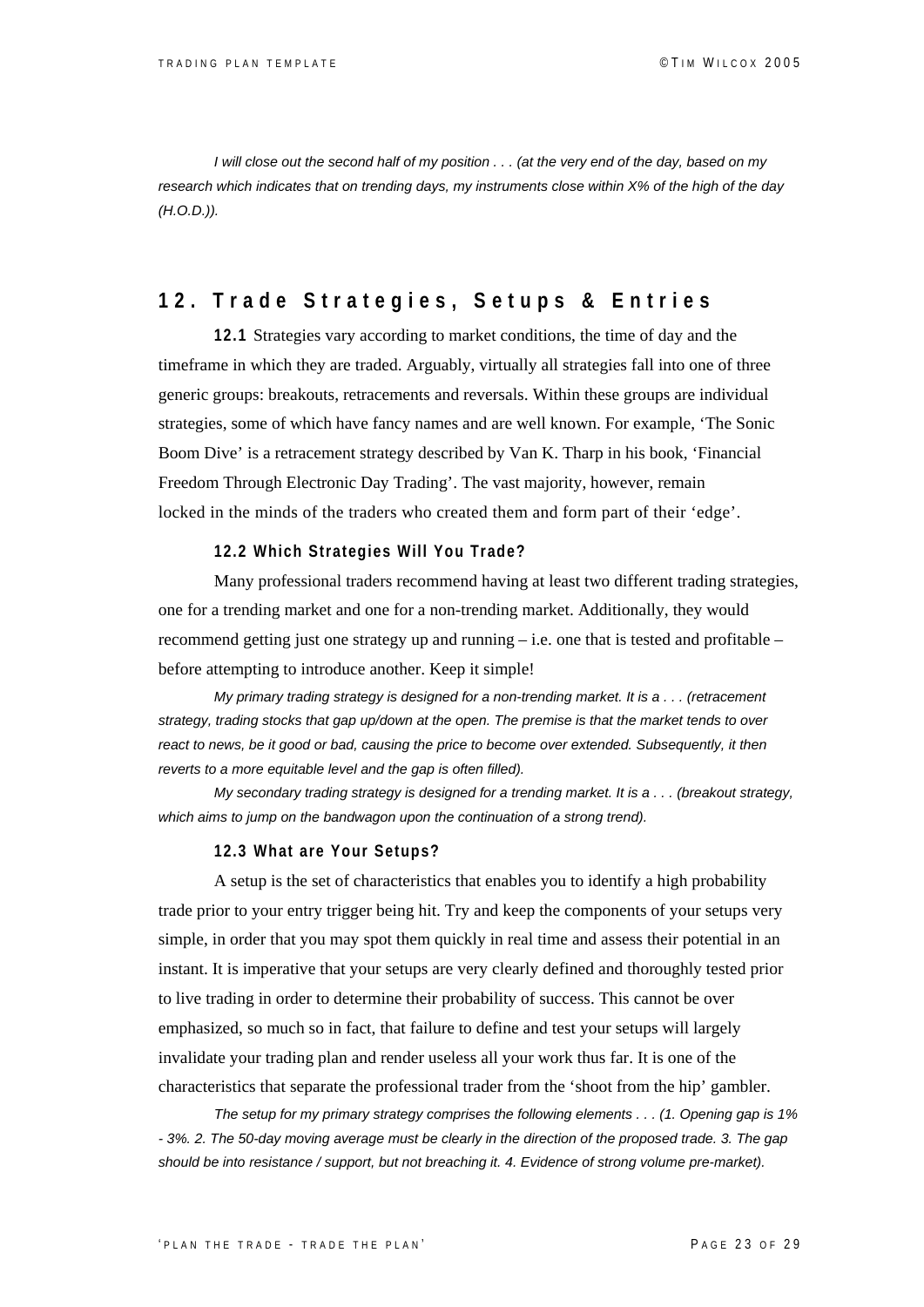*The setup for my secondary strategy comprises the following elements . . . (1. Price must be in a clear up / down trend according to my definition of a trend, which is . . . XYZ. 2. Price breaks through yesterday's high / low of the day to make a new high / low. 3. Price pulls back to yesterday's high / low but does not breach it).*

#### **12.4 How Will You Find Your Setups?**

If your trading is confined to one or two instruments, this is easy! However, if you trade stocks listed on the Nasdaq or NYSE, for example, then you will probably need to scan everything listed on the exchange in order to find the setups that you require.

*I will find the setups that I require by . . . (utilising the bespoke stock scanning software from ClerverClogs.com. The criteria for each scan is defined by the characteristics of the setups for each trading strategy).* 

#### **12.5 Which Signals Will Trigger Your Entry?**

Clear, precise and succinct statements characterise a good trading plan. In answering this question, it is vital that there is no room left for ambiguity. In other words, if 100 traders read your answers to this question, would they all try to enter your trades at the same time and at the same price? This is a tough goal to achieve, but aim for it nonetheless.

*The entry trigger for my primary strategy is . . . (to go long upon breach of the open on a 5 minute chart providing the open is the high of the day (H.O.D.). Reverse for a short trade).* 

 *The entry trigger for my secondary strategy is . . . (to go long when the stock resumes the direction of the trend and hits yesterday's high on a 10 minute chart. Reverse for a short trade).*

### **13. After the Market Closes . . .**

**13.1** Once you have finished trading for the day, it is tempting to crack open a bottle either to celebrate or to drown your sorrows! Your trading plan may or may not allow for these activities. Either way, it must include examining both winning and losing trades. It is essential that you know what you did right and, more importantly, what you did wrong.

#### **13.2 Have You Recorded Today's Trades?**

Recording all your trades is a must and is something all professional traders do routinely and comprehensively. Details to write down include: entries, exits, stops, targets, S&R levels, open / close, high / low of day, duration of trades and key lessons learnt.

*After the market closes, I will . . . (1. examine each trade and write down the following details . . . XYZ. 2. Annotate a chart and back up same on C.D. for future reference).*

#### **13.3 Did You Execute Your Trades According to Your Plan?**

It is tempting to gloss over this question. Don't! If you are not routinely executing trades in accordance with the plan, then you either have a serious problem with self-discipline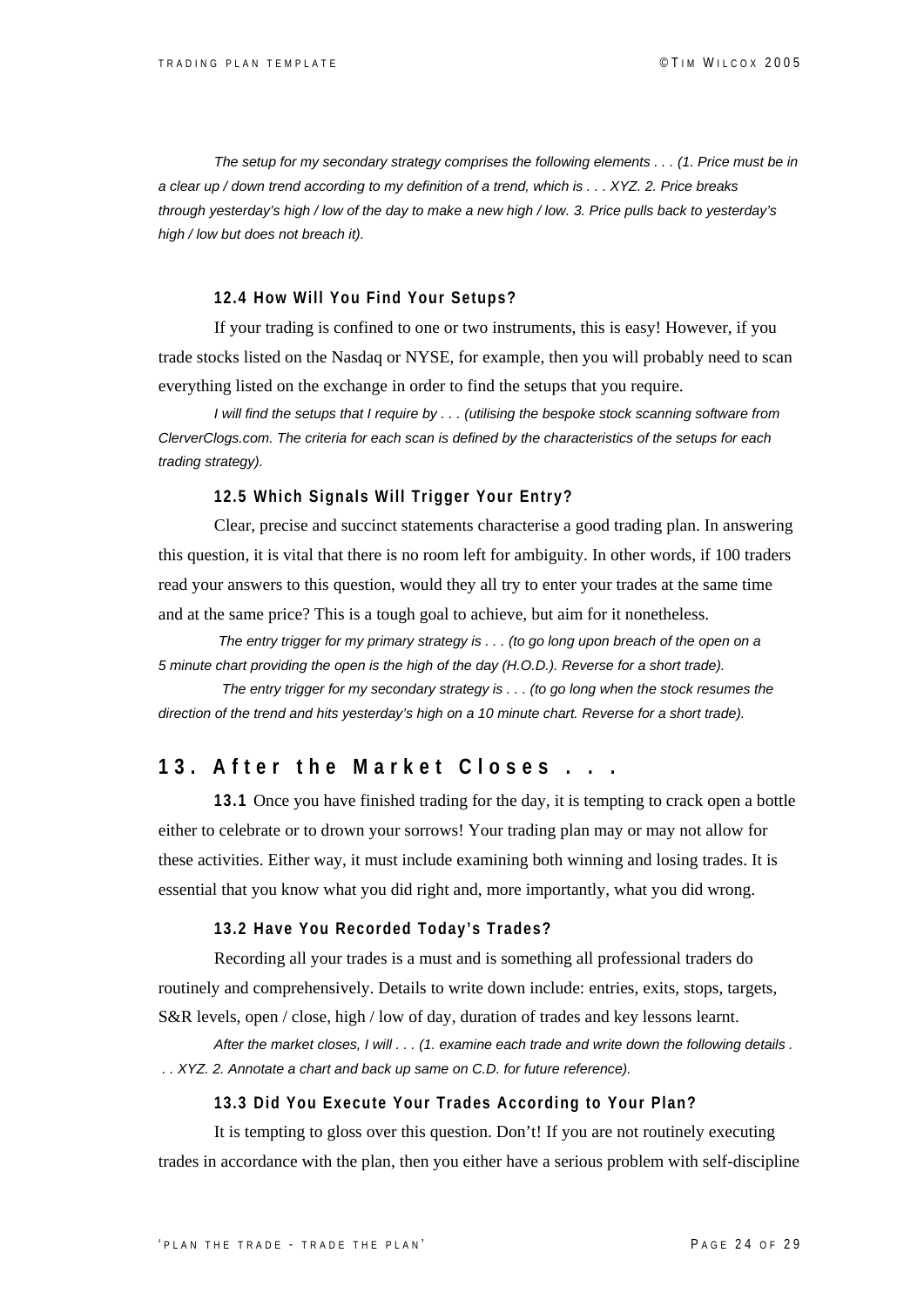or there is a problem with your plan. Either way, you have a BIG problem and one that needs to be addressed immediately.

*In addition to recording all my trades, I check to . . . (confirm that all trades are executed in accordance with my plan. If they are not, I will assess if the reason is a fault with the plan itself or a discipline issue and take action accordingly).*

#### **13.4 Have You Completed Your Trading Journal?**

Trading and emotions are like oil and water. Or at least they should be! Your trading plan is designed to ensure that you trade unemotionally. If you struggle with this, then consider a mechanical strategy. Your trading journal is the one place where you can vent your emotions and express your feelings.

*I regularly update my trading journal with . . . (my thoughts and feelings about each trade and my conclusions about the day as a whole).* 

## **14. Discipline!**

**14.1** Having a comprehensive trading plan with detailed entry and exit criteria and excellent risk and money management procedures all count for nothing if you lack the necessary discipline to implement them. This section is about ensuring that you stick rigidly to the commitments that you have made to YOURSELF in the previous nine units. Adhering to your plan is relatively easy during periods of profit. However, the real test will be your ability to stick to it when your trading is not going so well.

#### **14.2 Back Test or Forward Test?**

Before you commence live trading, it is important to test your trading strategy. If you are a mechanical trader, this can be done mathematically with programmes like TradeStation and, even, MS Excel. If you are a discretionary trader, manually back-test it if at all possible and then 'forward-test' by paper trading your strategy. Whilst paper trading will not reflect how you will trade in real time, it will indicate whether or not your basic strategy is unprofitable or, hopefully, a potential goldmine.

*Before I commence 'live' trading with real money, I will . . . (back test and/or forward test my strategies to ensure that they are tradable and meet my profit objectives without exceeding my risk and money management parameters).*

#### **14.3 What are Your Promises to Yourself?**

These are promises that are designed to enforce self-discipline. What sanctions will you impose upon yourself if you break one of your trading rules? Worse still, what about if you break two in a row?

*If I break one of the rules detailed in my trading plan I will . . . (stop trading for a full day and focus on the reasons why there was a breach of discipline).*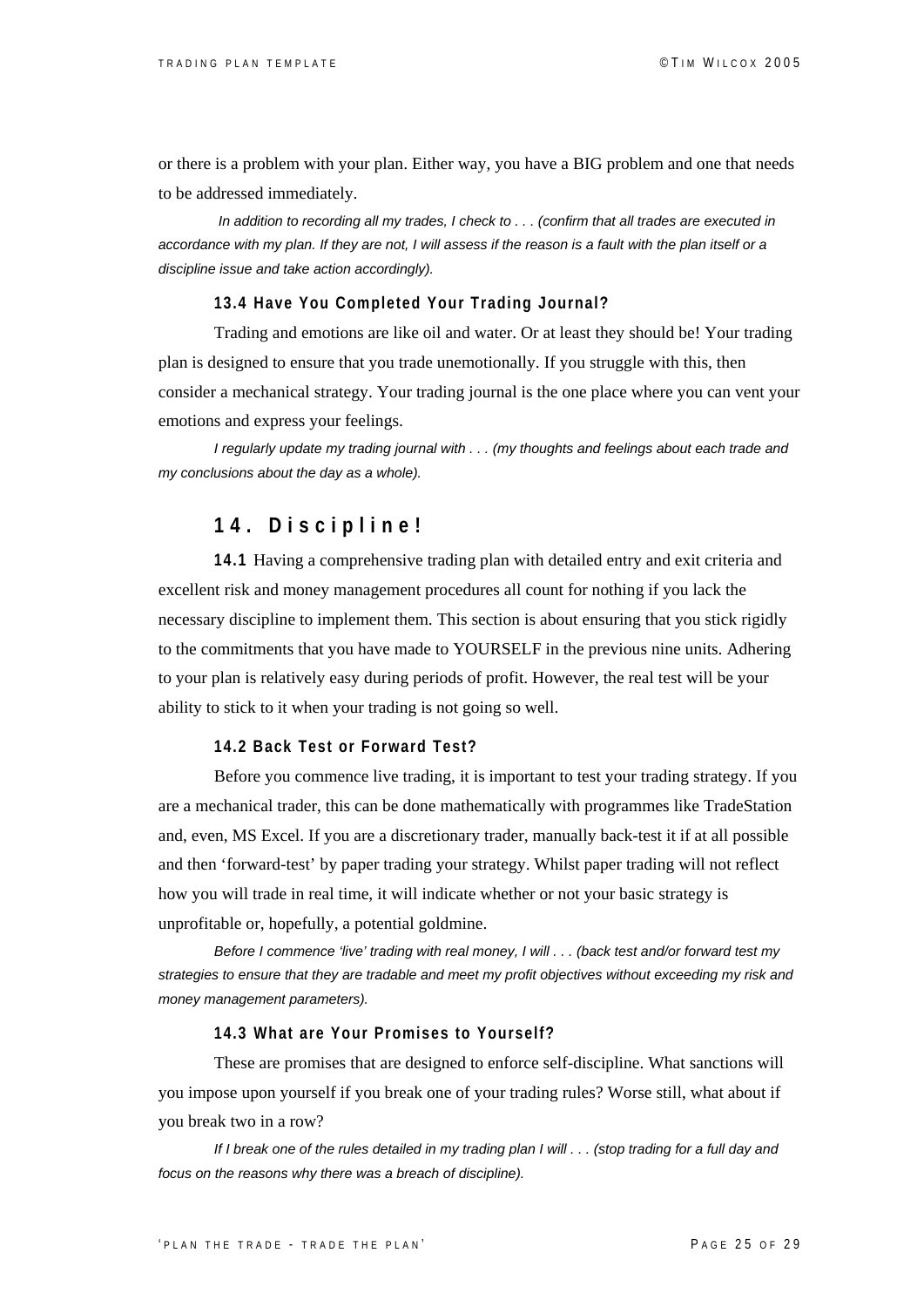*If I break two of the rules detailed in my trading plan I will . . . (stop trading for two full days and focus on the reasons why there was a breach of discipline).* 

*If I break three of the rules detailed in my trading plan I will . . . (stop trading indefinitely until I address the reason for my poor discipline and, if necessary, amend the trading plan).*

#### **14.4 What Questions do You Ask After a Winning Trade?**

After a winning trade, there are some questions that need to be answered before moving on to the next trade. Did you do everything right; was the trade well planned and executed? Although it was profitable, could you have extracted more profit whilst adhering to your exit strategy? Your next trade could be a dud: are you sufficiently calm and relaxed to continue trading or should you take a break?

*After a winning trade I will . . . (1. guard against over confidence and ensure that my attitude remains consistent. 2. check to see that I did everything as well as I could. 3. remind myself that executing the trade in accordance with my plan is more important than the outcome of the trade).* 

#### **14.5 What Questions do You Ask After a Losing Trade?**

Repeat the process above after a losing trade. It is acceptable, desirable even, to regard a losing trade as a *successful trade* – IF (and it is a big if) - you adhered to your plan. You know that you will have losing trades; all traders have them. There is no reason to lose confidence as long as you manage the losses and keep them small. Are you ready to continue trading in a calm and relaxed way or are you now subconsciously chasing the loss?

*After a losing trade I will . . . (1. examine the trade and learn what I can from it. 2. check to ensure that I executed all aspects of the trade in accordance with my plan. 3. evaluate my state of mind to ensure that I am calm, relaxed and ready to enter the market again with an unemotional and professional attitude).* 

#### **14.6 What Steps do You Take to Learn More About Trading?**

Practical experience is, of course, essential. However, it would be wise to complement this with learning and studying. The trick here is to plan a course of study to ensure that your valuable time is spent in a focused way and advances your knowledge as quickly as possible. Trading is such a huge subject that one way or another, it is inevitable that you will read, watch and listen to a mere fraction of the information available. It is vital to ensure your precious time is concentrated on the 'right' material.

*I will ensure that of the X hours per week devoted to trading . . . (Y hours are spent studying the subject. Of this time, I will devote A hours to reading books, B hours on T2W and C hours on other media).* 

## **15. Golden Trading Rules**

**15.1 What are Your Top Ten Golden Trading Rules?**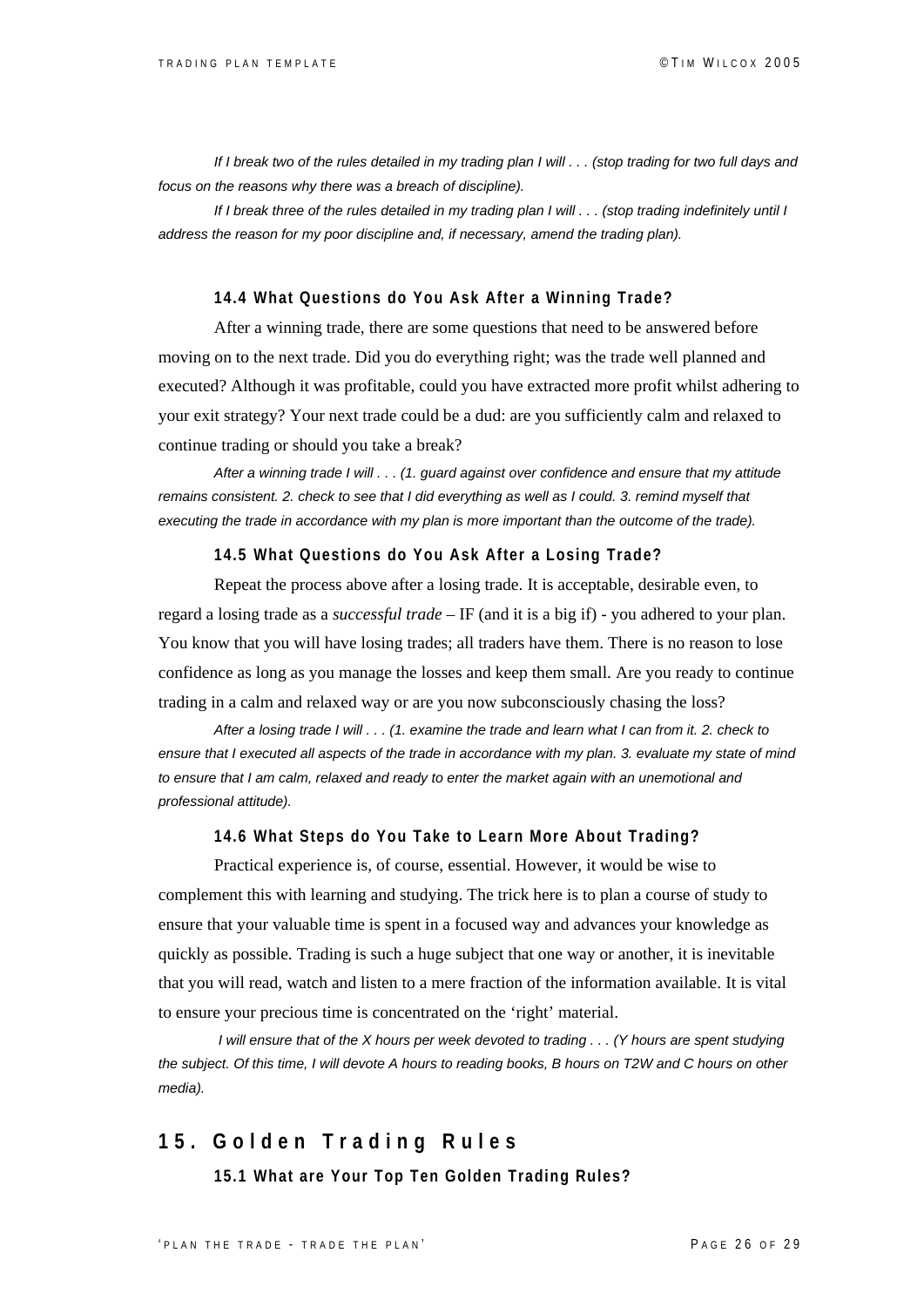Your rules should be ones that are pertinent and meaningful to you. Here is a list to get you thinking. Some of your rules may be on it, others not. For example, one which is omitted here but is likely to feature on many lists is: *Trade With The Trend: No Trend, No Trade!* It is an excellent rule, unless you are a trader whose main strategy is to fade the intraday trend or trade a longer-term retracement.

#### **#1. PROTECT & PRESERVE YOUR CAPITAL!**

Inexperienced traders enter the markets focused on how much money they stand to make. Professional traders do the exact opposite; they focus on how much money they stand to lose and how they will ensure that any loss is kept to an absolute minimum. Follow the lead from the professionals: protect and preserve your capital.

#### **#2. ALWAYS SET A STOP LOSS. ALWAYS!**

One way to help achieve rule No.1 is to set a stop loss. If practicable, do this before opening a new position. Never rely on a mental stop loss. This is the sole preserve of a rare breed of trader: one who is very experienced and consistently profitable. The stop loss lies at the heart of all risk management strategies and is absolutely vital to ensure that you 'cut your losses short'. So, no arguments: always set a stop loss.

#### **#3. CUT THE LOSSES SHORT – LET THE PROFITS RUN!**

Cutting the losses short is achieved by always having a stop loss! Additionally, continually ask yourself this question: 'had I not entered this trade when I did, would I want to be in it now'? If the answer is no, then exit immediately. You do not have to wait for your stop to be triggered before exiting a trade! Letting the profits run is down to money management and an excellent exit strategy. Fine-tune these elements of your plan to cut the losses short and let the profits run.

#### **#4. TRADE WHAT YOU SEE – NOT WHAT YOU THINK!**

Egos and trading do not mix. The little voice inside your head that tells you what the market is going to do next needs to be gagged whilst trading. Whilst you are listening to him / her, you are not paying attention to what the market is revealing to you. Focus on your charts, your indicators if you use them and the price action. Look at this information and trade what you see, not what you think.

#### **#5. NEVER CHASE YOUR LOSSES. EVER!**

 After a losing trade it is imperative that the emotions are kept at bay. This can be hard to do, especially if it is a silly error that led to the loss. When you re-enter the market, you will be trading for revenge. If you chase your losses, determined to recover them, the consequences are likely to be disastrous. Almost inevitably, this results in more losses,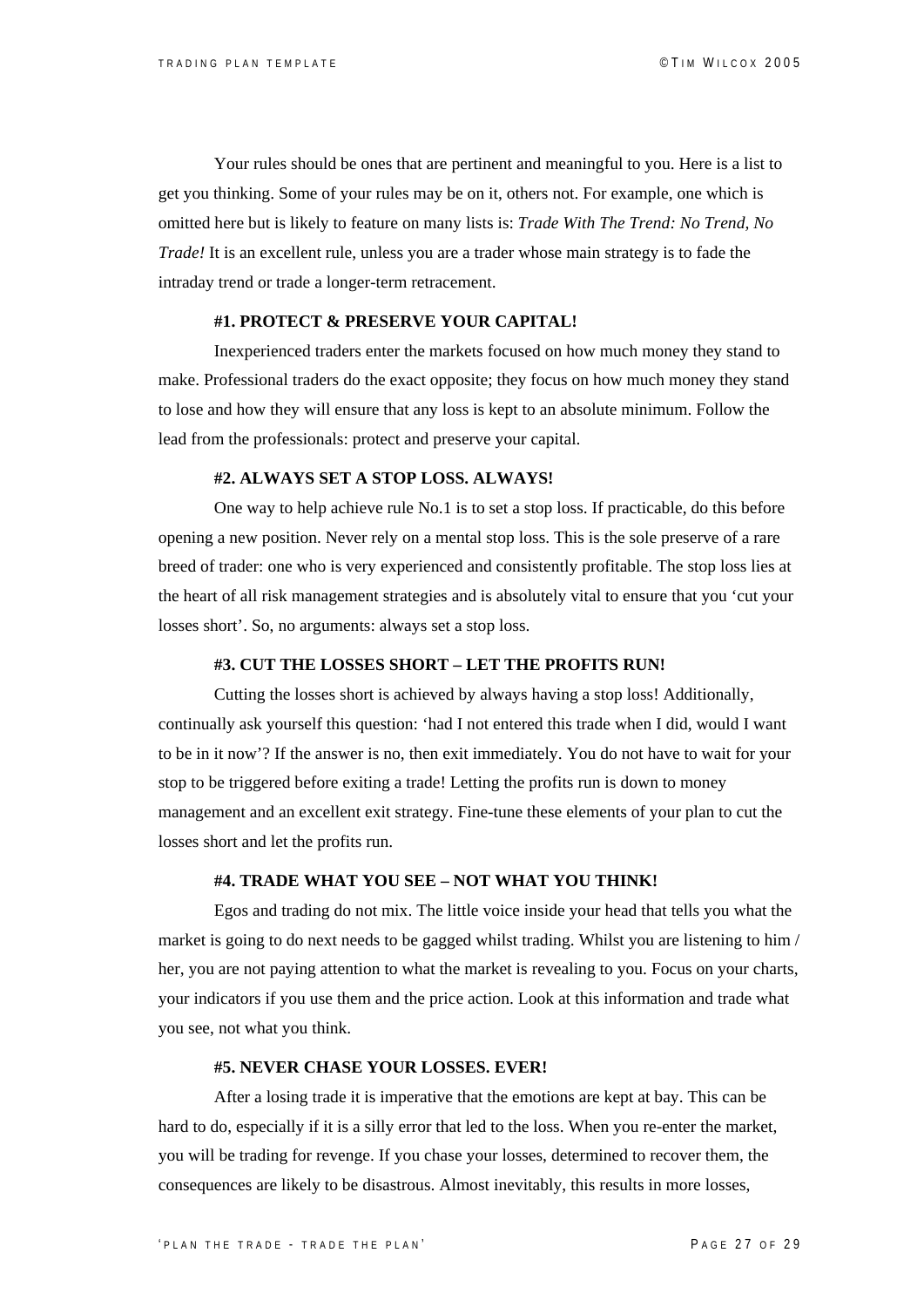more emotions and so on. So, never chase your losses. Ever!

#### **#6. NEVER AVERAGE DOWN. EVER!**

This follows on from rule No. 5. Commit both these 'sins' and you run the very real risk of a blow-up. The compiler of this document decided to put this theory to the test and lost 70% of his account on just one trade lasting 24 hours. Averaging down is a tactic deployed by long term buy and hold investors and should never be practiced by traders. If the trade goes against you, get out fast. Never average down.

#### **#7. KEEP EXCELLENT RECORDS!**

Strategically, it is essential to keep records of all your trades. Not just the profit and loss, but also the reasons why you did what you did when you did. Additionally, many traders keep a journal to record how they felt about each trade. Records act as your personal GPS device and enable you to determine how well you are sticking to your plan.

#### **#8. MAINTAIN DISCIPLINE!**

Keeping excellent records will also enable you to see at a glance just how disciplined you are in your trading. Failure to address issues of self-discipline will, almost certainly, be reflected in your trading performance. If you fail consistently in this regard, you have two options: 1. Consider switching to a mechanical strategy, as computers have an exemplary track record when it comes to discipline. 2. Give up trading – it is not for you.

#### **#9. KEEP IT SIMPLE!**

Many top professionals use disarmingly simple strategies that are executed with the bare minimum of indicators. Their focus is to maintain their self-discipline and to trade according to their plan. Make it easy on yourself and keep everything as simple as possible.

#### **#10. PLAN THE TRADE – TRADE THE PLAN!**

Trading is not gambling; it is a business. However, the trader who enters the markets without a well conceived, detailed and thoroughly tested trading plan, is no better off than the punter who throws darts at a board blindfolded in order to determine which horse to back.

#### **15.2 Conclusion**

If you have got this far and answered all the questions – CONGRATULATIONS! You are now among a minority of traders who have a detailed and tested plan. Your future success as a trader is by no means guaranteed, but by completing this template and creating your very own bespoke trading plan, the odds have shifted significantly in your favour.